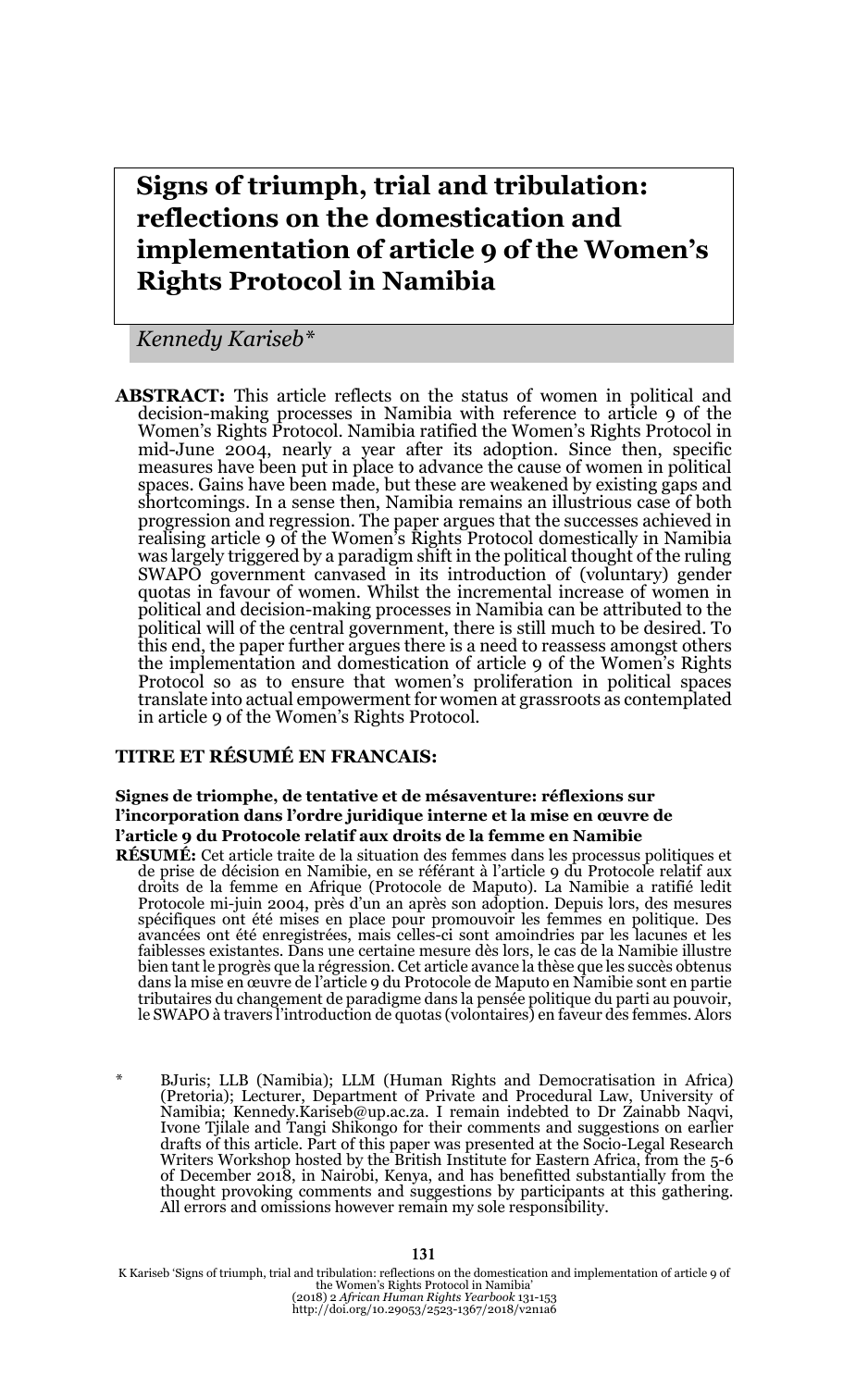#### 132 *Kariseb/Implementation of article 9 of the Women's Rights Protocol in Namibia*

que l'augmentation progressive du nombre de femmes dans les processus politiques et de prise de décisions en Namibie peut être attribuée à la volonté politique du gouvernement central, beaucoup reste à faire. À ce propos, cet article soutient en outre qu'il est nécessaire de réévaluer, entre autres, la mise en œuvre et l'incorporation dans l'ordre juridique interne de l'article 9 du Protocole afin que la ruée des femmes en politique se traduise par une autonomisation effective des femmes à la base, comme le prévoit l'article 9 du Protocole de Maputo.

**KEY WORDS:** AU Women's Rights Protocol, Namibia, gender equality, patriarchy, political participation, women

#### **CONTENT:**

| 1            |                                                                                 |     |
|--------------|---------------------------------------------------------------------------------|-----|
| $\mathbf{2}$ | Context and contours of article 9 of the Women's Rights Protocol  134           |     |
| 3            | Legal framework relating to women's political emancipation in                   |     |
|              |                                                                                 |     |
|              | 3.1                                                                             |     |
|              | 3.2                                                                             |     |
| 4            |                                                                                 |     |
|              |                                                                                 | 143 |
|              | Trends and status of women in governance and decision-making structures<br>4.1  |     |
|              |                                                                                 | 143 |
|              | Political determinants for the increased women's political participation<br>4.2 |     |
|              |                                                                                 |     |
| 5            |                                                                                 |     |
|              |                                                                                 |     |
| 6            |                                                                                 | 152 |
|              |                                                                                 |     |

### **1 INTRODUCTION**

The domestication and implementation of article 9 of the Protocol to the African Charter on Human and Peoples' Rights on the Rights of Women in Africa (Women's Rights Protocol), dealing with women's participation in political and decision-making processes has been of particular interest to scholars more recently.<sup>1</sup> In fact, the last three decades or so have seen the emergence of a vast body of writing about women's political participation from a variety of perspectives,<sup>2</sup> including their integration in international processes and organs.3

1 See generally, J Biegon (ed) *Gender equality and political processes in Kenya: challenges and opportunities* (2016) 1-166; R Owiso & S Bright 'Actualising women's participation in politics and governance in Africa: the case of Ghana and Kenya' (2017) 1 *African Human Rights Yearbook* 263-289; E Zvobgo & C Dziva 'Practices and challenges in implementing women's right to political participation' (2017) 1 *African Human Rights Yearbook* 60-81; S Bright & K Kariseb 'Women's political participation in decision-making processes and organs in Ghana: Trends, practices and social realities' in M Addaney & M Nyarko (eds) *Ghana@60: Governance and human rights in twenty-first century Africa* (2017) 101-120.

2 See for instance, C Corrin *Feminist perspectives on politics* (1999) 1-275; V Randall *Women and politics: an international perspective* (1994) 1-182; See for instance E Waters 'Restructuring the "women question"' (1989) 33 *Feminist Review* 3-19; M Evans (ed) *The women question* (1994) 1; J Peter & A Wolper *Women's rights, human rights: international feminist perspectives* (1995) 1; M McIntosh 'The state and the oppression of women' in A Kuhn & A Wolper (eds) *Feminism and materialism* (1978) 254 -289.

3 C Chinkin 'Feminist intervention into international law' (1997) 19 *Adel Law Review* 13-24; H Charlesworth 'Gender and international law' in J Steans & D Tepe-Belfrage (eds) *Handbook on gender in world politics* (2016) 137-144;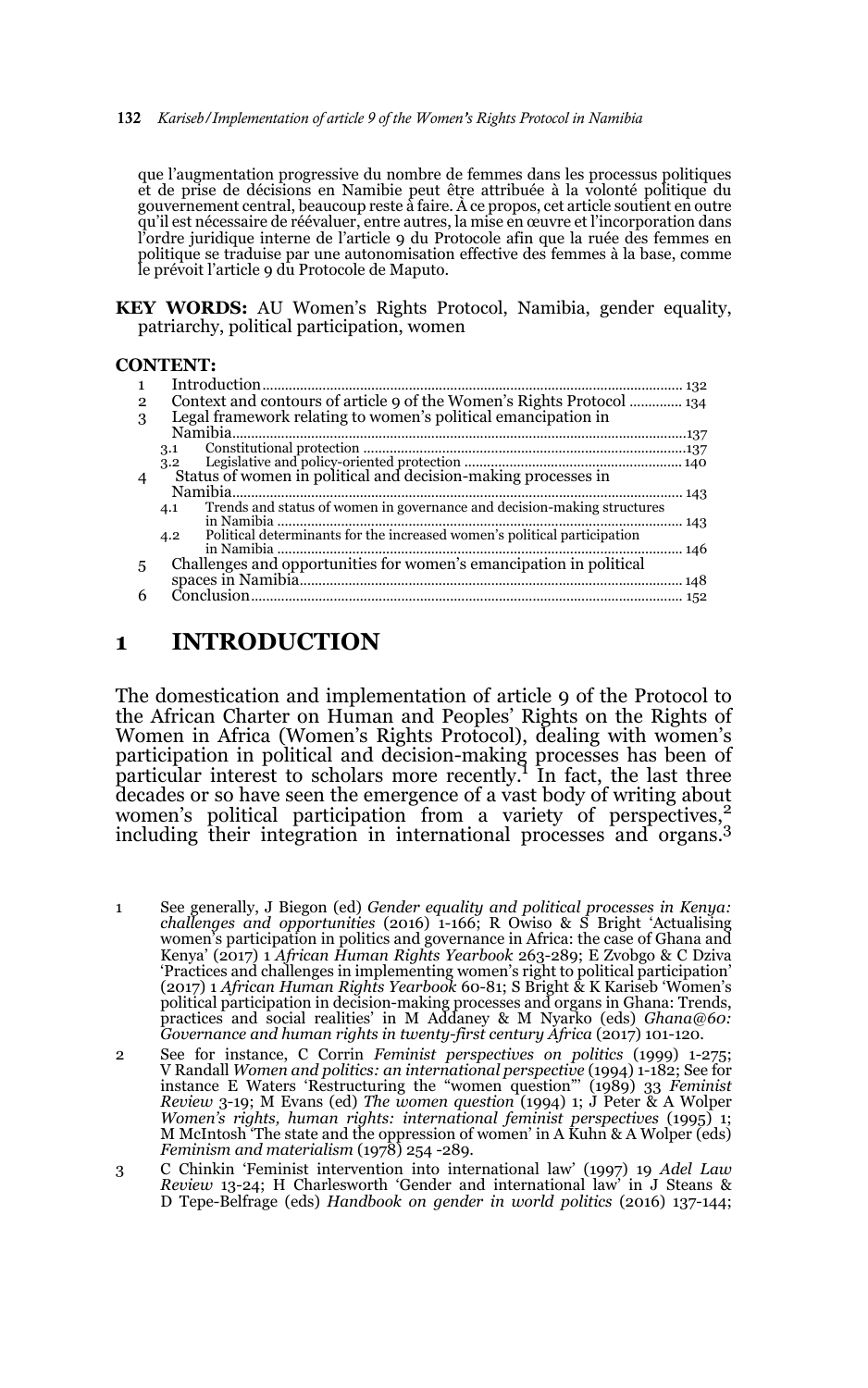Since reaching independence from the 1950s to the early 1990s many African governments have reformed their constitutions and laws in order to address the historical marginalisation of women in mainstream governance structures and decision-making organs. In Namibia, the first of such reforms came about long before the passage of the Women's Rights Protocol, with the birth of its independence constitution, which amongst others, introduced affirmative action measures in favour of women.4 Since then, incremental progress has been made, and of late more and more women have been able to penetrate political spaces. Despite the growth in numbers of women in these spaces in Namibia, many women still remain subordinate and are excluded in major decision-making processes in State structures involving both domestic and foreign policies. This is so despite the often uneven impact of these policies on women in general. The silence and invisibility of Namibian women also characterize those bodies and processes that determine their political and legal fate.<sup>5</sup>

While in international circles there has emerged a growing recognition of the important role of women in public political spaces, and despite the cumbersome legal framework aimed at women's integration in these processes, State compliance with domestic and international normative frameworks remains a major challenge. This is also the case in Namibia. Accordingly, an inquiry of the status of women in political and decision-making structures in Namibia is needed. Firstly, such an evaluation would be crucial in determining what factors either affect the growth or regression of women in political spaces in Namibia. This is because, historically, the growth of women in political spaces has not always been a constant. Instead, it has always varied, with gains made in some years, and regression in others. It may thus be indispensable to question why there has been an uneven tide in the growth of women in these spaces, and what accounts for such trends and practices. Secondly, by questioning and analysing the status of women within these spaces, we question the patriarchal nature of the State and take cognisance of the historical fact that women in Namibia, as in many parts of the global South, still remain politically marginalised and suppressed.

This article discusses the status of women in political and decisionmaking processes in Namibia with reference to article 9 of the Women's Rights Protocol. In a sense thus, the paper is a reflection on the gains made, challenges remaining, and prospects for women's political emancipation in governance structures and processes in Namibia. In my use and understanding of 'political participation' in this context, I am guided by the framework suggested by the CEDAW Committee in

3 H Charlesworth 'Worlding women in international law' in B D'Costa & K Lee-Koo (eds) *Gender and global politics in the Asia-Pacific* (2009) 19-39. See art 23 of the Namibian Constitution (as amended).

5 In Namibia, for example, until the late 2000s women were entirely isolated from the judicial arm of government, and although progress has been made since then, their continued exclusion from the Supreme Court — the country's highest judicial organ — remains a matter of concern. Mavis Gibson, a Zimbabwean national was the only women to serve in the Namibian judiciary in the early 1990s.

<sup>4</sup> See art 23 of the Namibian Constitution (as amended).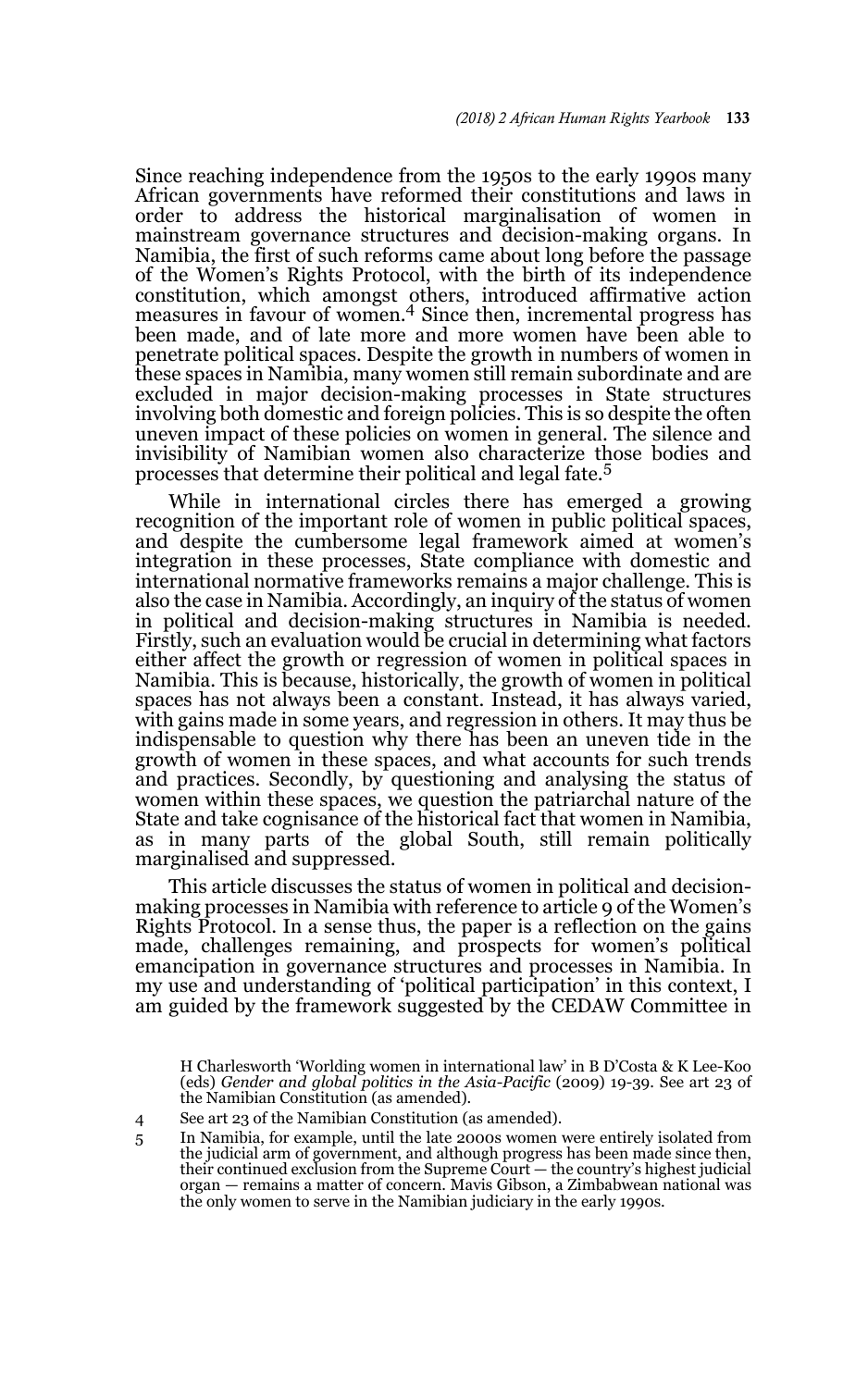General Recommendation 23: Political and Public Life adopted in 1997. The CEDAW Committee defines political participation as referring 'to the exercise of political power, in particular the exercise of legislative, judicial, executive and administrative powers'.6 This is the context within which the concept is appreciated and used throughout this article. It is also important to note that 'domestication and implementation', as understood for purposes of this paper, is of a relatively narrow scope, aiming at measuring the general provisions of article 9 of the Women's Rights Protocol against the proliferation of female representation, particularly at parliamentary level. The paper begins with a brief background on the interpretative context of article 9 of the Protocol, followed by a general discussion of the applicable domestic and international legal framework relating to women's political participation. In the third part, the paper addresses the status of women within the political and decision-making processes and organs in Namibia by decoding the practical domestication and implementation of article 9 of the Women's Rights Protocol in the Namibian legal landscape. Fused within this discussion are the overall challenges and opportunities for women within the political landscape. The paper then ends with a brief conclusion.

## **2 CONTEXT AND CONTOURS OF ARTICLE 9 OF THE WOMEN'S RIGHTS PROTOCOL**

While internationally women's rights protection had taken root primitively since 1945, and more robustly since the late 1970s, the same could not be said of a regional specific women's rights framework in Africa. The promulgation of the Women's Rights Protocol in mid-July 2003 gave an end to this regional deficit. The Protocol remains a product of the extensive mobilisation and advocacy efforts of women's rights movements on the continent.7 Viewed by many as filling the voids and shortcomings left by the pre-existing women's rights instruments, the Women's Rights Protocol seeks to address the geographical peculiarities of African women, taking into account context and elements of cultural relativism that have been the hallmark of African society. With far-reaching provisions, previously not covered under established international human rights instruments, the Women's Rights Protocol details substantive human rights provisions for women, covering civil and political, economic, social and cultural rights, including environmental rights. Sadly, the Protocol falls short of enjoying universal ratification having only gained the support of 40

<sup>6</sup> General Recommendation 23: Political and Public Life, CEDAW Committee (31 January 1997) UN Doc A/52/38 para 5.

<sup>7</sup> F Viljoen 'An introduction to the Protocol to the African Charter on Human and Peoples' Rights on the Rights of Women in Africa' (2009) 16 *Washington and Lee Journal of Civil Rights and Social Justice* 12.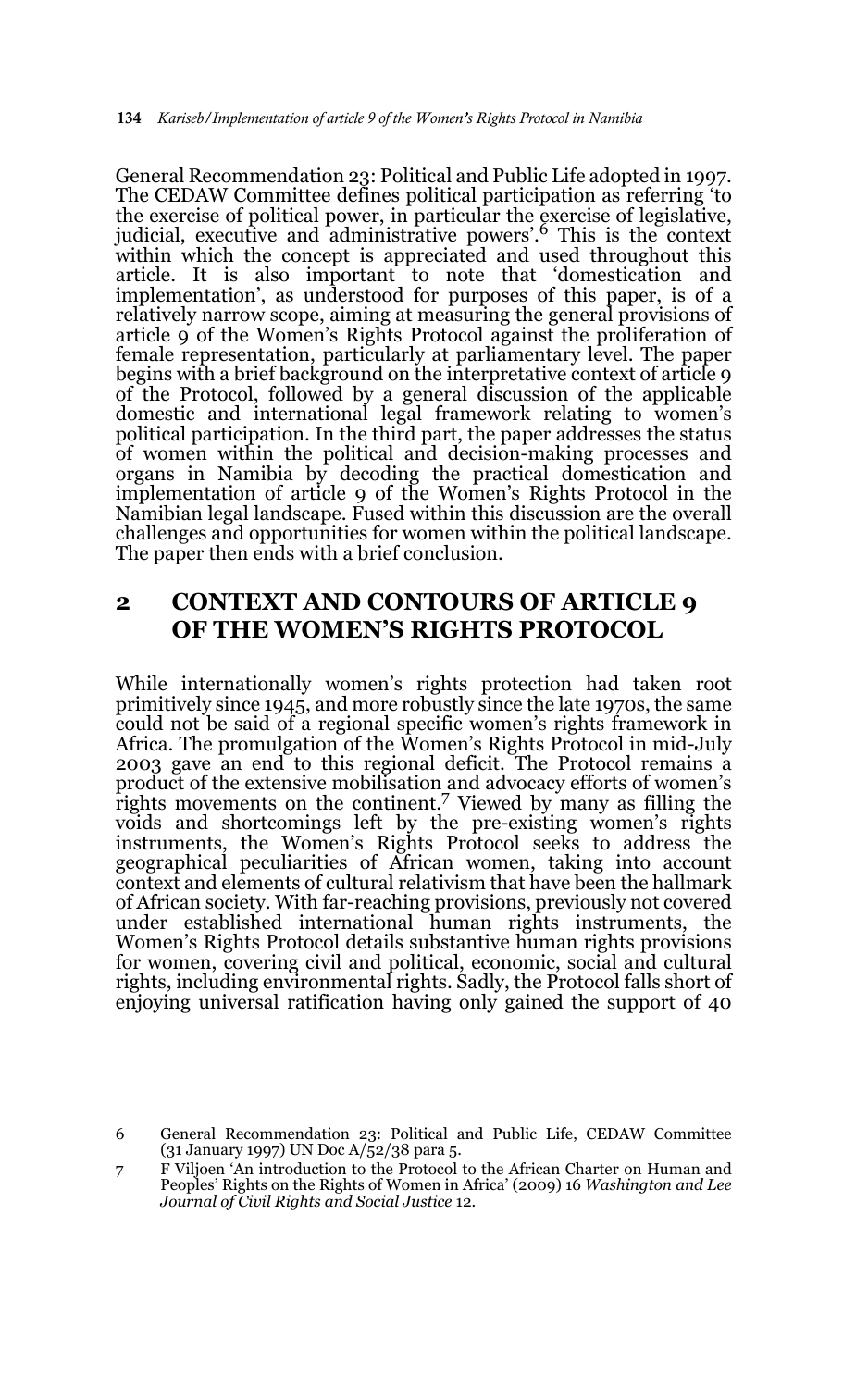states.8 Namibia became a party to the Protocol on 11 August 2004, nearly a year after its initial adoption.

As alluded to before, article 9 of the Women's Rights Protocol provides for women's right to participate in political and decisionmaking processes, placing direct positive obligations on state parties to the Protocol in the following terms:

- 1. States Parties shall take specific positive action to promote participative governance and the equal participation of women in the political life of their countries through affirmative action, enabling national legislation and other measures to ensure that:
- (a) women participate without any discrimination in all elections;
- (b) women are represented equally at all levels with men in all electoral processes;
- (c) women are equal partners with men at all levels of development and implementation of State policies and development programmes.
- 2. States Parties shall ensure increased and effective representation and participation of women at all levels of decision-making.

A closer reading of this provision discloses one or more of the following. First, that its basis is premised on the principles of equality and nondiscrimination. Second, the scope of protection offered is not limited to political participation but all forms of decision-making processes where the exercise of state authority is at play. Third, both qualitative and quantitative representation is envisaged, and the state is accordingly obligated to ensure their fulfilment; and fourthly, affirmative action is specifically identified, or, at the very least, recommended as central to states' fulfilment of its obligations in terms of this provision.

Clearly, the rights to vote, be elected and to hold public office are to be implied, though not expressly stated in the text of article 9. It is also not clear whether the type of protection offered solely applies to domestic circumstances, excluding States duties to enhance women's roles in international processes, diplomacy and foreign policy formulation. It seems though that these concerns are inherently part of what the provision envisages, but the certainty of such a position will only become clearer through more elaboration from the African Court on Human and Peoples' Rights, the body tasked with the duty to interpret the provisions of the Women's Rights Protocol.<sup>9</sup>

The inclusion of a provision of the nature of article 9 sparks questions around why states would want to emphasise the emancipation of women in political and decision-making spaces. Put somewhat differently, what is the value of insisting on the need for significant representation of women in political and decision-making processes? The immediate response to this question is that the inclusion of women contests patriarchy, and brings women and their capabilities to the fore. Their exclusion preserves the inherited patriarchal architecture of state and society. We run the risk of ensuring that the State, including its structures and processes remain masculine;

8 See generally, Ratification Table: Protocol to the African Charter on Human and Peoples' Rights on the Rights of Women in Africa, http://www.achpr.org/ instruments/women-protocol/ratification/ (accessed 7 March 2018).

9 Art 32 Women's Rights Protocol.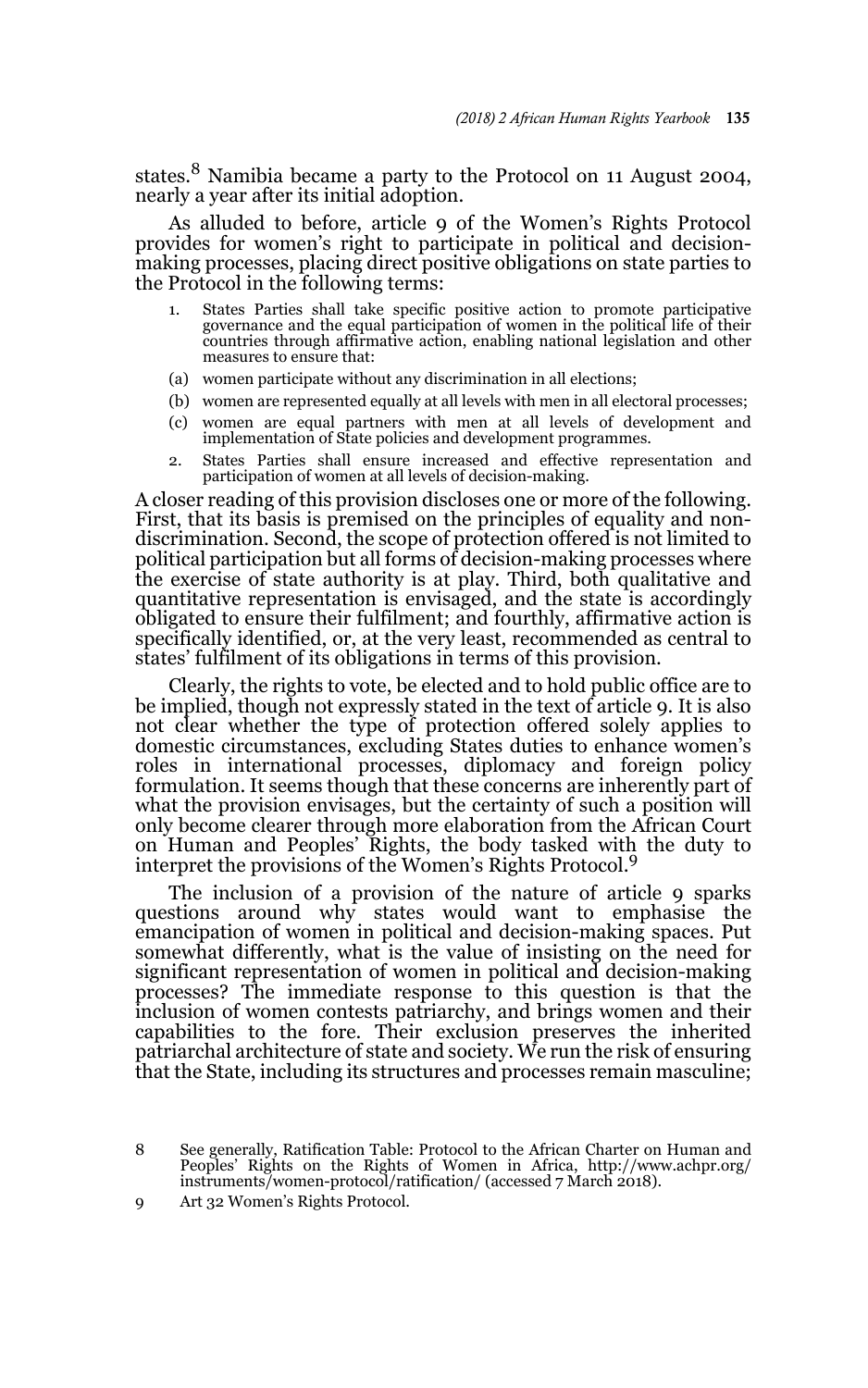its legitimacy masculine; and the perpetuation of masculine immensity. In principle, as aptly held by Hillary Charlesworth, 'long-term male domination of all bodies wielding political power [sic] means that issues traditionally of concern to men are seen as general human concerns; 'women's concerns,' by contrast, are regarded as a distinct and limited category.'10 Social concerns, such as sexual violence, of which women are generally victims, become side lined and (un)regulated because they hardly affect, or interest, the male who holds public regulatory power. Women's inclusion is also a matter of human rights and justice.<sup>11</sup> Their inclusion is thus evidence of a 'genuine representative democracy'.

Furthermore, women bring with them a set of values and experiences to the political arena that are relevant for their empowerment and can only be best expressed by them because of their unique, inherent experience. In her overall research on ethics, women's psychology and girl's development, American psychologist and feminist, Carol Gilligan, makes this astute point clearer.12 In her 1982 classical study *In a different voice: psychological theory and women's development*, Gilligan makes the point that there are gender differences in a person's moral development and reasoning.13 According to Gilligan's findings, justice and individual rights are perceived by men as essential elements for policy formulation and general reasoning; whereas to women, questions of care and relationships are quite essential to such reasoning. Although Gilligan's theory has not escaped serious questioning,14 by highlighting the gendered differences in human psychology, her work shows to a considerable extent, that women can 'add value' to the structural processes of society given the 'care-justice distinct' between females and males. What one can deduce from Gilligan's theory is that the inclusion of women automates reasoning and contributions that are

- 10 H Charlesworth 'Human rights as men's rights' in J Peters & A Wolper (eds) *Women's rights, human rights: international feminist perspectives* (1995) 105.
- 11 A Phillips 'Democracy and representation: or, why should it matter who our elected representatives are?' in A Philips (ed) *Feminism and politics: Oxford readings in feminism* (1998) 224.
- 12 See generally, C Gilligan & DAJ Richards *The deepening darkness: patriarchy, resistance, and democracy's future (*2009) 1; C Gilligan *The birth of pleasure* (2002) 1; A Alfred, A Knopf, J Taylor, C Gilligan & A Sullivan *Between voice and silence: women and girls, race and relationships* (1995); L Brown & C Gilligan 'Meeting at the crossroads: women's psychology and girls' development' (1993) 3(1) *Feminism and Psychology* 11-35; C Gilligan *In a different voice: psychological theory and women's development* (1982) 1; C Gilligan & JM Murphy 'Moral development in late adolescence and adulthood: a critique and reconstruction of Kohlberg's theory'(1980) 23 Human Development 77-104;<br>C Gilligan 'Woman's place in man's life cycle' (1979) 49 Harvard Educational<br>*Review 4*31-446; C Gilligan & L Kohlberg 'The adolescent as a philos discovery of the self in a post-conventional world' (1971) 100 *Daedalus* 1054- 1087.
- 13 C Gilligan *In a different voice: psychological theory and women's development* (1982) 1.
- 14 See for instance, D Nails 'Social-scientific sexism: Gilligan's mismeasure of man' (1983) 50 *Social Research* 643-664; JM Broughton 'Women's rationality and men's virtues: a critique of gender dualism in Gilligan's theory of moral development' (1983) 50 *Social Research* 597-642.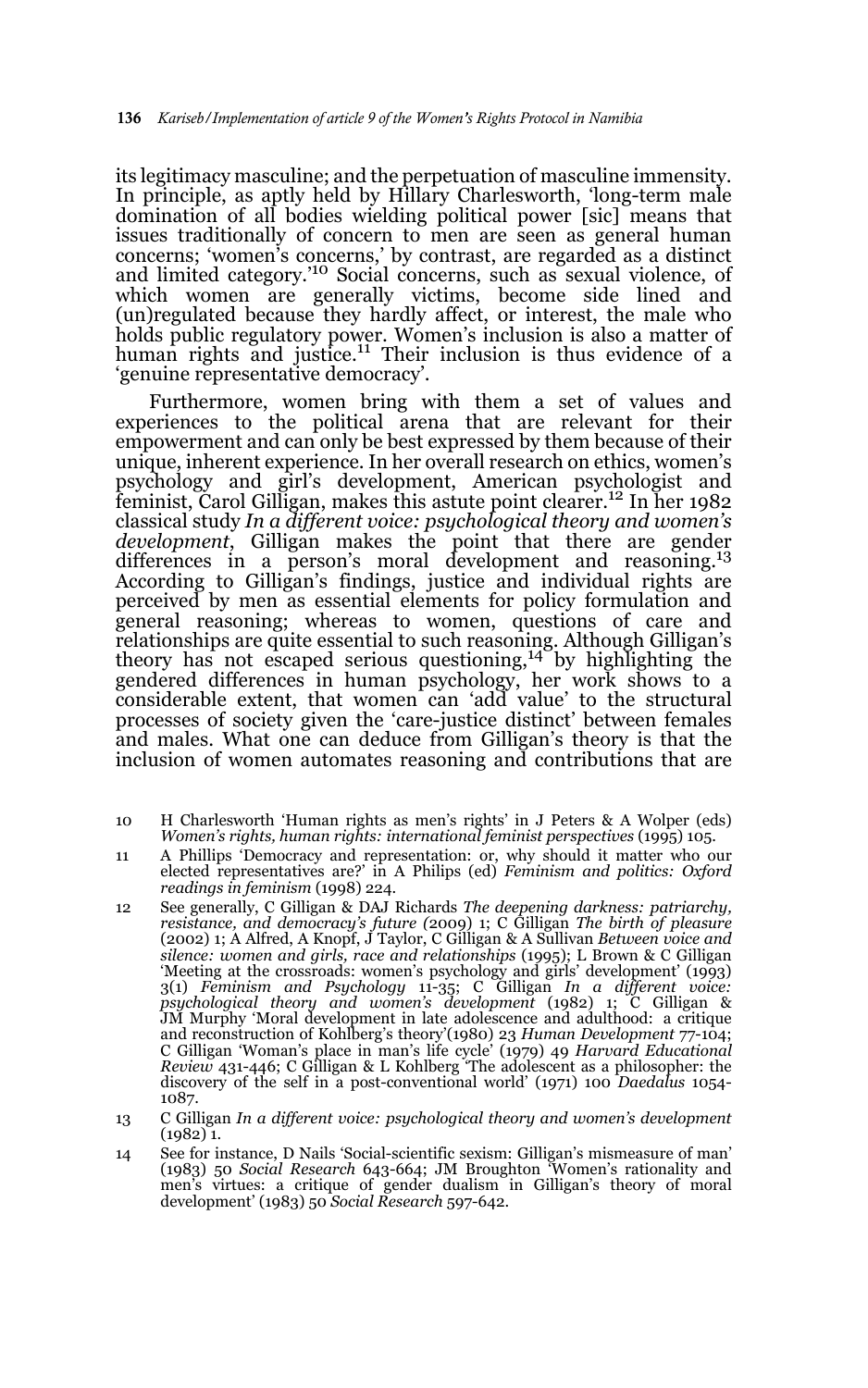social welfare based, economically inclusive and empowering. Clearly, such welfare based contributions to state and society would be of meaningful impact given the socio-economic shortcomings Namibia and many other African governments face.

# **3 LEGAL FRAMEWORK RELATING TO WOMEN'S POLITICAL EMANCIPATION IN NAMIBIA**

The claim for women's political participation is deeply rooted in their legal recognition and provision, both through domestic and international instruments. These legal instruments place this claim within the ambit of states obligations, which obligations if not fulfilled can be enforced against a state. Namibia, like most of its African counterparts, has bound itself to numerous domestic, subregional, regional and global legal frameworks relating to women.<sup>15</sup> In what follows, an analysis will be made of the legal measures relating to women's political rights and their domestication in the Namibian legal setting. The section reflects on the domestication of article 9 of the Women's Rights Protocol in the Namibian constitution and various other legislative instruments.

## **3.1 Constitutional protection**

The Namibian Constitution is a product of a struggle for sovereignty and human rights.16 Passed by the Constituent Assembly of 1989, the Constitution is an immediate reflection of the desired aspirations of the Namibian people. The opening statement in the Preamble of the Constitution resonates this point where it declares, 'we the people of Namibia are determined to adopt a Constitution which expresses for ourselves and our children our resolve to cherish and to protect the gains of our long struggle'.17 As a product of international solidarity, it has received international acclaim and credibility.18 Its substantive

<sup>15</sup> Namibia is a signatory to several international gender conventions, all of which uphold the principle of gender equality. Some of the notable international instruments include the International Convention on the Elimination of All Forms of Discrimination Against Women (CEDAW) (1992), the Optional Protocol on the International Convention on the Elimination of All Forms of Discrimination Against Women (2000), the Beijing Platform for Action, the SADC Declaration on Gender and Development, the African Regional Platform for Action (1997), the African Charter on Human and Peoples' Rights, and the African Charter on Women's Rights (2004).

<sup>16</sup> SK Amoo & I Skeffers 'The rule of law in Namibia' in N Horn & A Bosl (eds) *Human rights and the rule of law in Namibia* (2010) 17.

<sup>17</sup> See generally, Preamble of the Constitution.

<sup>18</sup> E Schmidt-Jortzig 'The Constitution of Namibia: An impressive example of a state emerging under close supervision and world scrutiny' (1991) 34 *German Yearbook of International Law* 341-251; and OC Ruppel & K Ruppel-Schlitchting 'Legal and judicial pluralism in Namibia' (2011) 34 *Journal of Legal Pluralism* 37.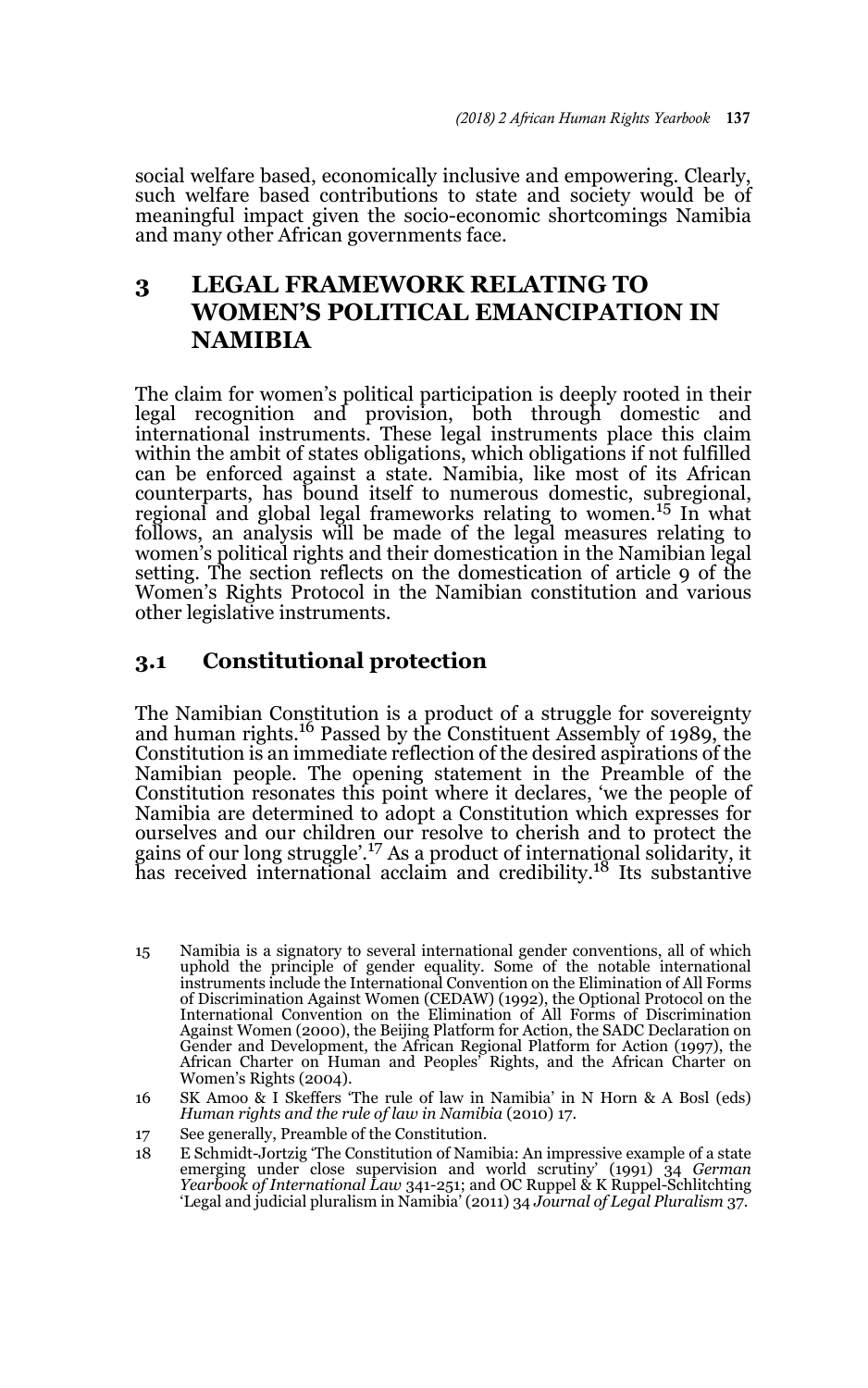provisions are supreme,<sup>19</sup> making it the ultimate source of law in Namibia. Accordingly, all other laws (and policies) trace their legitimacy and source from the Constitution. Given the historical context of the legal system in Namibia, and as a means to avoid a preconceived legal vacuum, all pre-existing laws at the time of independence are to remain in force until repealed or amended by an Act of Parliament.<sup>20</sup>

In the context of women's rights, more so their political emancipation, the Constitution has been relatively robust in the protection it affords. Beginning from its Preamble, the Constitution recognizes, the 'inherent dignity' and 'equal and inalienable rights of all members of the human family' regardless of 'sex'. Article 10, the equality clause, speaks to the plight of women in Namibia. It is a twopronged provision, recognising firstly the equality of all persons, male or female, before the law; and secondly, bars any discrimination on the grounds of 'sex, race, colour, ethnic origin, religion, creed or social or economic status'.21

Not surprisingly too, article 10 has stirred controversy in many quarters, particularly in its narrow scope that falls short in the protection of the rights of sexual minorities in that it does not explicitly address sexual orientation and the debate has often been whether 'sex' includes 'sexual orientation'.<sup>22</sup> This affects women, who identify as transgender, lesbian or broadly asexual, and may be a burden for any rights claim in the context of political participation given the obscurity of article 10 and its relevance and application to sexual minorities. The provision may therefore need refining. It should however be borne in mind that article 10 of the Constitution, like most of the constitutional provisions under the Bill of Rights, is the product of a political compromise -- perhaps a necessary compromise. Its inclusion was a political necessity, surely for the then newly crowned SWAPO government, under Sam Nujoma, who at least at the time had much to prove to the international community, particularly the Western Contact Group. Inevitably, a broad provision such as article 10 read together with the broader provisions of the bill of rights, was a sacrifice aimed at easing the concerns of the colonisers and the international community.

It is also worth noting that the protection afforded to women in terms of article 10 is a 'right' as opposed to a mere 'freedom'. The Constitution draws a vivid distinction between these two and differentiates between their enforcement. Freedoms are to be 'exercised subject to the laws of Namibia, in so far as such laws imposes reasonable restrictions on the exercise of the rights and freedoms',<sup>23</sup> which are necessary in a democratic society, while rights are directly enforceable claims with minor exceptions. Article 17 of the Constitution further complements article 9 of the Women's Rights Protocol by

- 20 Art 140(1) Namibian Constitution. See also art 25(1)(b) Namibian Constitution.
- 21 Art 10(2) Namibian Constitution.
- 22 Legal Assistance Centre (LAC) *Namibian law on LGBTI issues* (2015) 28-29.
- 23 See art 21(2) Namibian Constitution.

<sup>19</sup> Art 1(6) Namibian Constitution.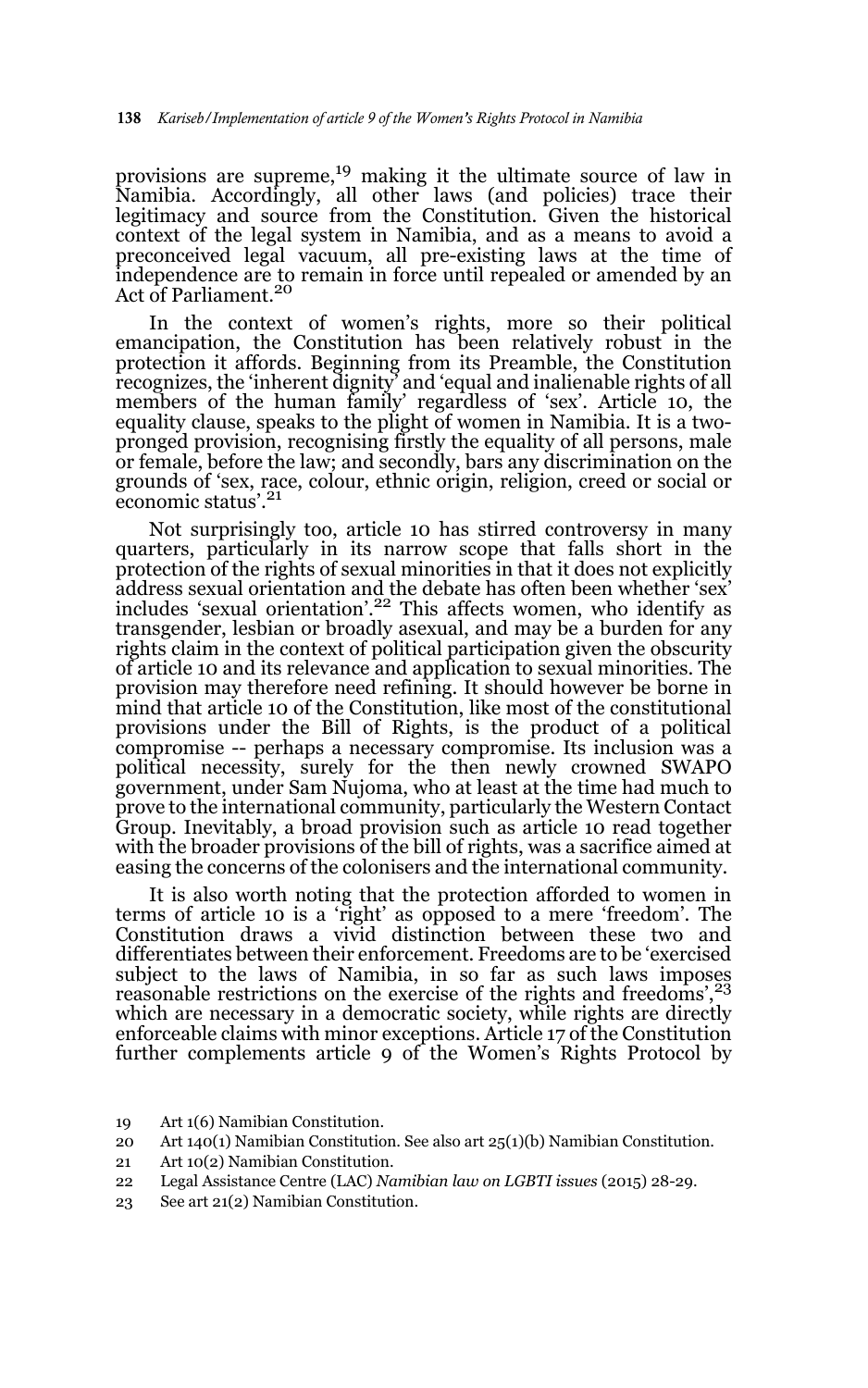providing for the right to political activity without any distinction as to sex, and for the right of citizens to vote and be elected to public office.

The social status of women is closely linked to the broader struggle for liberation and political context of Namibia. Racial discrimination in Namibia is a matter of historical record. Since independence, the practice and ideology of apartheid was relinquished. Rightly so. The resultant vacuum was filled with the ideology of national reconciliation. But national unity alone could not address the plight of the vast black majority who have been directly impacted by the repressive laws and policies of the apartheid government. One of the mechanisms fiercely used by the incumbent SWAPO government, at the regional and local authority level, was the introduction of affirmative action measures aimed at achieving a gender balanced (re-)structuring of its public service, reflective of the diverse racial and sex classes in the country.<sup>24</sup> Articles 23(2) and (3) of the Namibian Constitution empower the government through Parliament 'to enact legislation providing directly or indirectly for the advancement of persons within Namibia who have been socially, economically or educational[ly] disadvantaged by past discriminatory laws or practices'. In doing so, the government must be mindful, in terms of article 23(3) to the 'fact that women in Namibia have traditionally suffered special discrimination and that they need to be encouraged and enabled to play a full, equal and effective role in the political, social, economic and cultural life of the nation'.<sup>25</sup>

The affirmative action provision under article 23 of the Namibian Constitution should be read in conjunction with the principles of State directives in article 95(a) of the Namibian Constitution, which directs the central government to ensure 'equality of opportunity' for women. Although of mere moral persuasion, article  $\tilde{95}(a)$  of the Namibian Constitution to a considerable extent gives a clear guideline to the states policy of positive discrimination aimed at rendering a comparative advantage to women over men, given the historical realities the world over that left the female species exploited and politically marginalised. However, the non-binding nature of article 95(a) of the Namibian Constitution may account for the overt reality that till date, affirmative action measures have not been legally moored; and that as such the political empowerment of women in decision-making organs, particularly at Parliamentary level, will depend and orient around the whims and dictates of political parties without any security, more specially the ruling party, which in recent years, have strengthen its powers in central government.

In addition to articles 10, 23(2) and (3), and more broadly article 95(a) of the Namibian Constitution, a fragmented assortment of rights can be traced, which in one form or the other are causally linked to women. For example, the Constitution recognizes acquisition of citizenship on the basis of equal parental lineage,  $^{26}$  equality in marriage, either during or upon its dissolution, regardless of sex

<sup>24</sup> See generally, art 23(2) Namibian Constitution.

<sup>25</sup> See generally, art 23(3) Namibian Constitution.

<sup>26</sup> Art 4(1)(c) Namibian Constitution.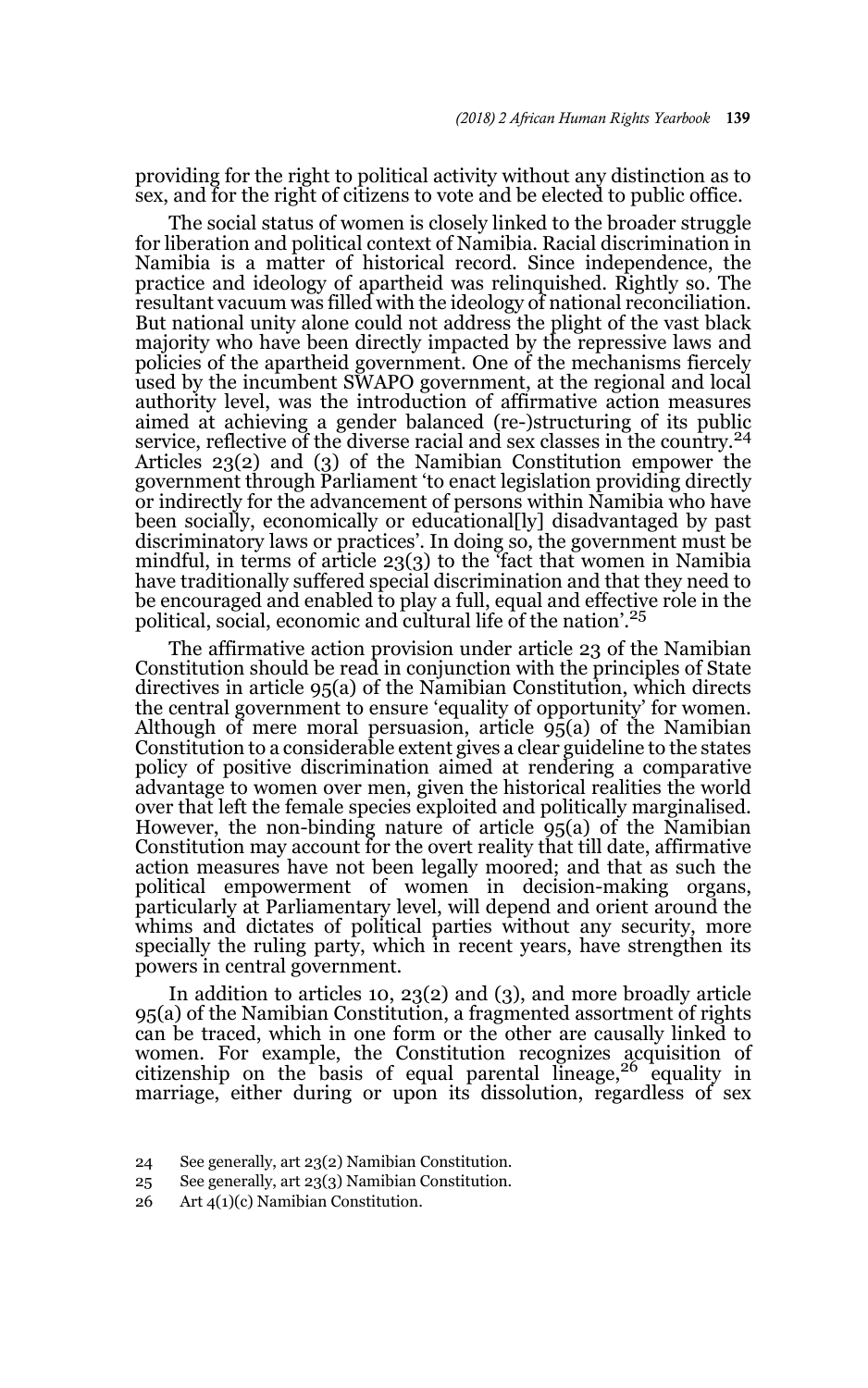differences,<sup>27</sup> the acquisition and ownership of property in any part of Namibia,<sup>28</sup> and the peaceful participation of women in political activity intended to influence the composition and policies of government.<sup>29</sup>

As is custom under most common law Roman-Dutch traditions, Namibia has not been spared from recognizing African customary laws and practices in its legal system. The explicit inclusion of customary law under article 66 of the Namibian Constitution bears reference to this fact. In the premise, traditional customary laws and practices and the inherited Roman-Dutch common law often have to compete for the allegiance of its subjects. For many in Namibia, customary living is a daily occurrence, a means of human existence. Notwithstanding the fact that customary law is valid law, its application by the various traditional authorities undermines the prospects of women in decisionmaking processes. Most, if not all traditional authorities in Namibia, deeply entrench the practice of male dominance in decision-making processes. Women's presence is reserved to domestic chores. The superiority of the male figure permeates traditional settings. The promulgation of the Traditional Authorities Act in early 2000 slowly brought changes, and a few traditional authorities, such as the Oukwanyama and !Xoo traditional authorities are headed by women.

Clearly the rights framework within the Namibian Constitution is firm in its purported integration of women within mainstream society. By providing a rights centred basis to women, their formal inclusion in political spaces is guaranteed.

### **3.2 Legislative and policy-oriented protection**

The legislative protection of women's rights in Namibia gained momentum in the late 1990s, with the promulgation of a plethora of legislation addressing issues such as gender-based violence, rape, marriage equality and affirmative action. The wave of these pieces of legislation came at a time when women's issues, unlike in the past, were gaining momentum and interest from international political organs, institutions and organisations. The completion of the Beijing Conference in 1995 gave birth to a new era of women's rights concentration, especially in Southern Africa that was undergoing drastic political transformation at the time<sup>30</sup> that were closely monitored by the international community, particularly the UN. The

- 27 Art 14(1) Namibian Constitution
- 28 Art 16(1) Namibian Constitution.
- 29 Art 17(1) Namibian Constitution.
- 30 For example, Namibia, Africa's last colony had just recently gained independence from the Christian Nationalist apartheid government in South Africa. In Zambia, for example, multi-party democracy was introduced and Kenneth Kaunda, the long-standing socialist leader who headed the country since its independence from Britain in 1982 ceded defeat to Frederick Chiluba. In South Africa, at the time political changes were taking place. Nelson Mandela had just been released in February 1990, apartheid had been relinquished and the African National Congress (ANC) was about to take over power. Civil Society organisations had by then long started with the drafting of model Constitutions for a new South Africa.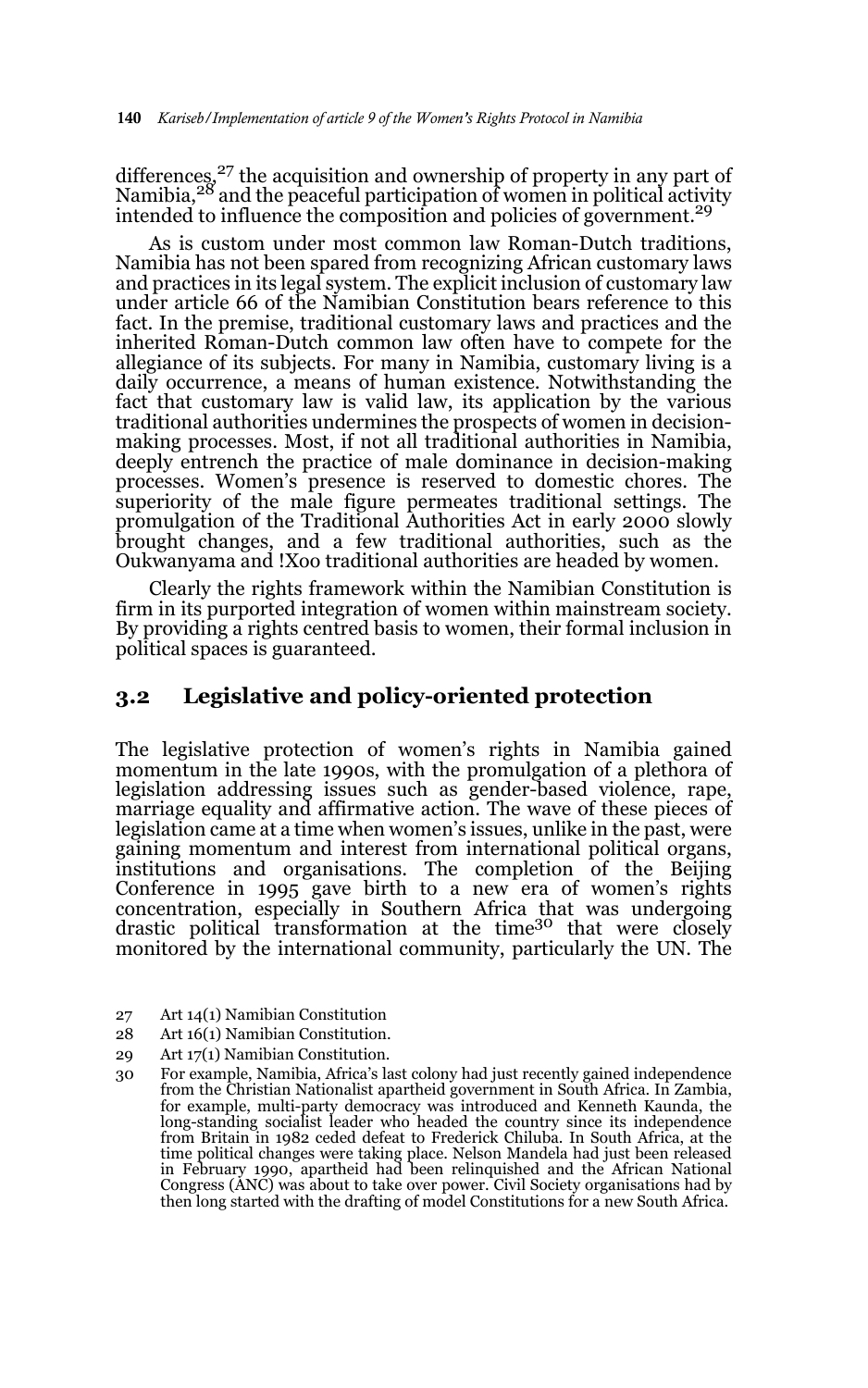least these countries could do, especially Namibia, who had just recently gained sovereignty through the aid of the international community, was to demonstrate a culture of human rights protection and promotion. The rapid promulgation of legislation blended with human rights connotations was therefore not surprising. In as much as these new States owed a considerable degree of allegiance to the international community, their hard-won political gains from the harsh experiences of the past gave them high political and moral sensitivities towards the plight of minority groups such as women.

Although a considerable number of laws were passed immediately after the first democratic elections in 1989, it was only in the midst of the second electoral process in 1994 that women's legislative protection, directed at political empowerment gained force. The first pieces of legislation primarily focused on traditional areas such as labour and social security. However, the adoption of the National Gender Policy in 1997 and its Addendum National Gender Plan and Action gave leeway to the surfeit of pieces of legislation that was passed thereafter pertinent to women's rights issues.

The Married Persons Equality Act of 1996<sup>31</sup> was the first of the new laws that addressed the evident gender disproportionalities between men and women in the country. It abolishes marital power previously enjoyed by husbands over their wives,  $3^2$  as inherent in the common law concept of *paterfamilias*; and amends the matrimonial property law of marriages in community of property in Namibia by providing for equal powers of spouses married in community of property.33 The Act also addresses issues relating to the domicile of married women;34 domicile and guardianship of minor children;<sup>35</sup> and further regulates the liability for household necessaries of spouses married out of community of property.<sup>36</sup>

The substantive application of the Act first unfolded in 2000 in *Myburgh v Commercial Bank of Namibia & Others*, 37 which dealt with the marital power of a husband over his wife. In this case, although confirming the entrenched position in the Act, it was stated that the marital power husbands enjoyed over their wife's was automatically invalidated by virtue of its unconstitutionality and thus invalid retrospectively with the promulgation of the Namibian Constitution.38 The court held, per Heathcote AJ, (as he then was) that the differentiations brought about by disproportionalities in marriage were stereotypical and did not take cognisance of the equal worth of women.<sup>39</sup>

- 31 1 of 1996.
- 32 Sec 2 of the Act.
- 33 Sec 4-11 of the Act.
- 34 Sec 12 of the Act.
- 35 Sec 13 of the Act.
- 36 Sec 15 of the Act.
- 37 (SA2/00, SA2/00) [2000] NASC 3 (8 December 2000) http://www.saflii.org/na/ cases/NASC/2000/3.html (accessed 12 December 2018).
- 38 As above.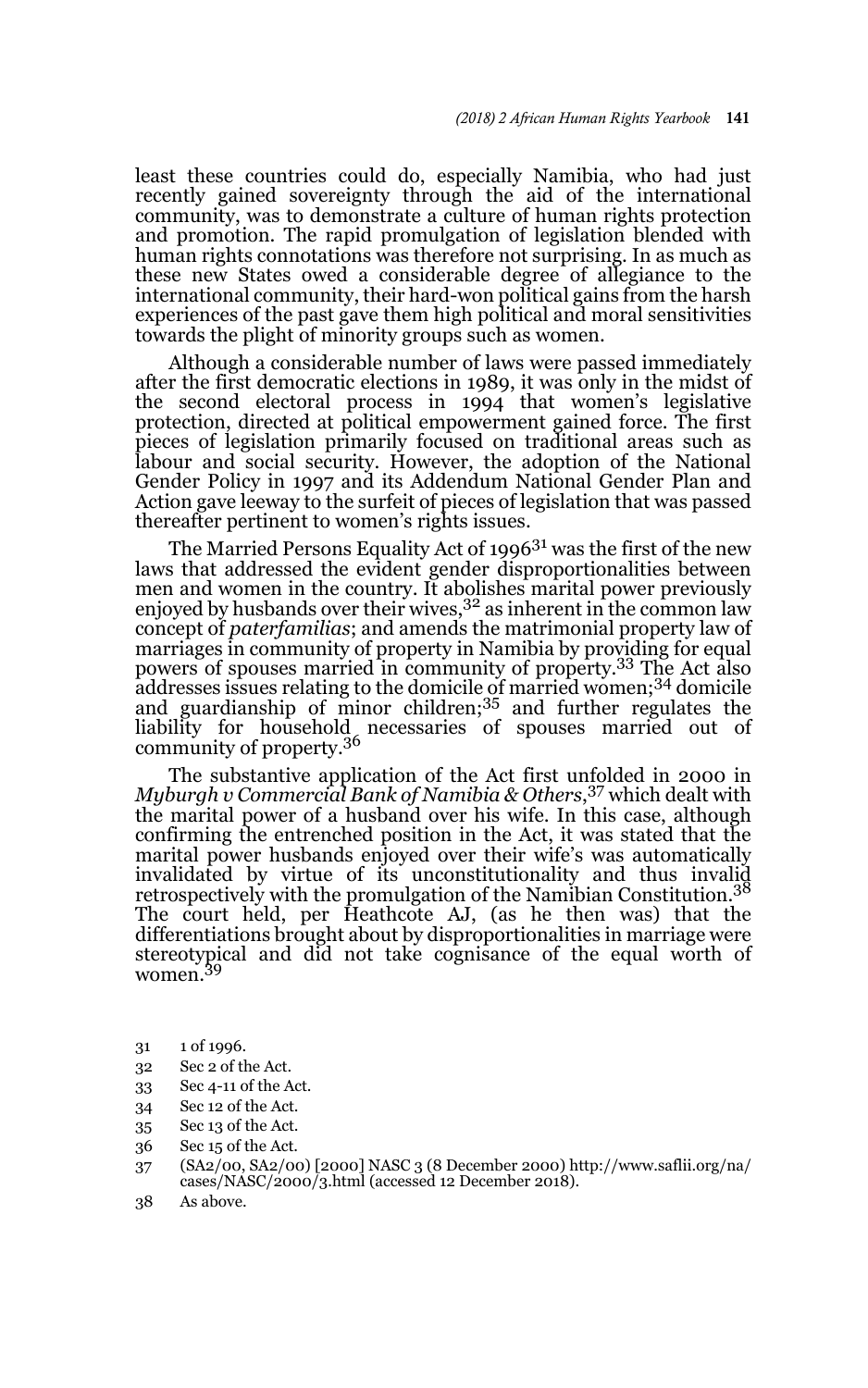In the context of women's political empowerment the Affirmative Action (Employment) Act of 1998 was introduced.<sup>40</sup> The Act is highly significant given the high rate of unemployment of previously disadvantaged communities, and skewed income distribution and generation between men and women. The Act firstly identifies women as one of the designated groups of previously disadvantaged persons that need legal protection.<sup>41</sup> Its primary objective is 'to ensure that persons in designated groups enjoy equal employment opportunities at all levels of employment and are equitably represented in the workforce of relevant employers'.42 Section 19 of the Act makes provision for preferential treatment to suitably qualified persons of designated groups.43 The Affirmative Action measures sought through the Affirmative Action Act, primarily through the legal recognition of women as a previously disadvantaged group, may formally hold a substantive basis for the proliferation of women in authoritative organs and platforms, and ultimately in political spaces, predominantly dominated by men.

Another notable means through which legislation have been used to empower women is through legislative affirmative action measures. Legislative affirmative action measures, broadly refers to the legislative reservation of seats and or quotas for women. Legislative affirmative action measures have been mostly manifest in legislation establishing parastatals and other State-owned enterprises, organs and institutions. Thus, for example, the Sports Act,<sup>44</sup> Communal Land Reform Act,<sup>45</sup> Traditional Authorities Act,<sup>46</sup> and the Electoral Act,<sup>47</sup> all require a certain number of women to be appointed to leadership structures and organs administered under these legislations.

The above legislative framework depicts political commitment, however marginal, on the side of government. In its present form, the existing legal outline especially within the legislative ambit reasonably provides for a substantive basis in law for women's political emancipation. It is also worth mentioning that women generally have been legally empowered in other socio-economic areas, at least in so far as the law is concerned. For example, the Combating of Domestic Violence Act,48 and the Combating of Rape Act,49 are examples of legislative measures aimed at protecting and empowering women socially.

- 39 As above.
- 40 29 of 1998.
- 41 Sec 18(1)(b) of the Act.
- 42 See generally, section 17 of the Act.
- 43 The Act also extends to instances where two or more persons of designated groups may be suitably qualified and provides that in such instances preference should be given to a female candidate. See generally section 19(2) of the Act.
- 44 13 of 2003.
- 45 5 of 2002.
- 46 25 of 2000.
- 47 5 of 2014.
- 48 4 of 2003.
- 49 8 of 2000.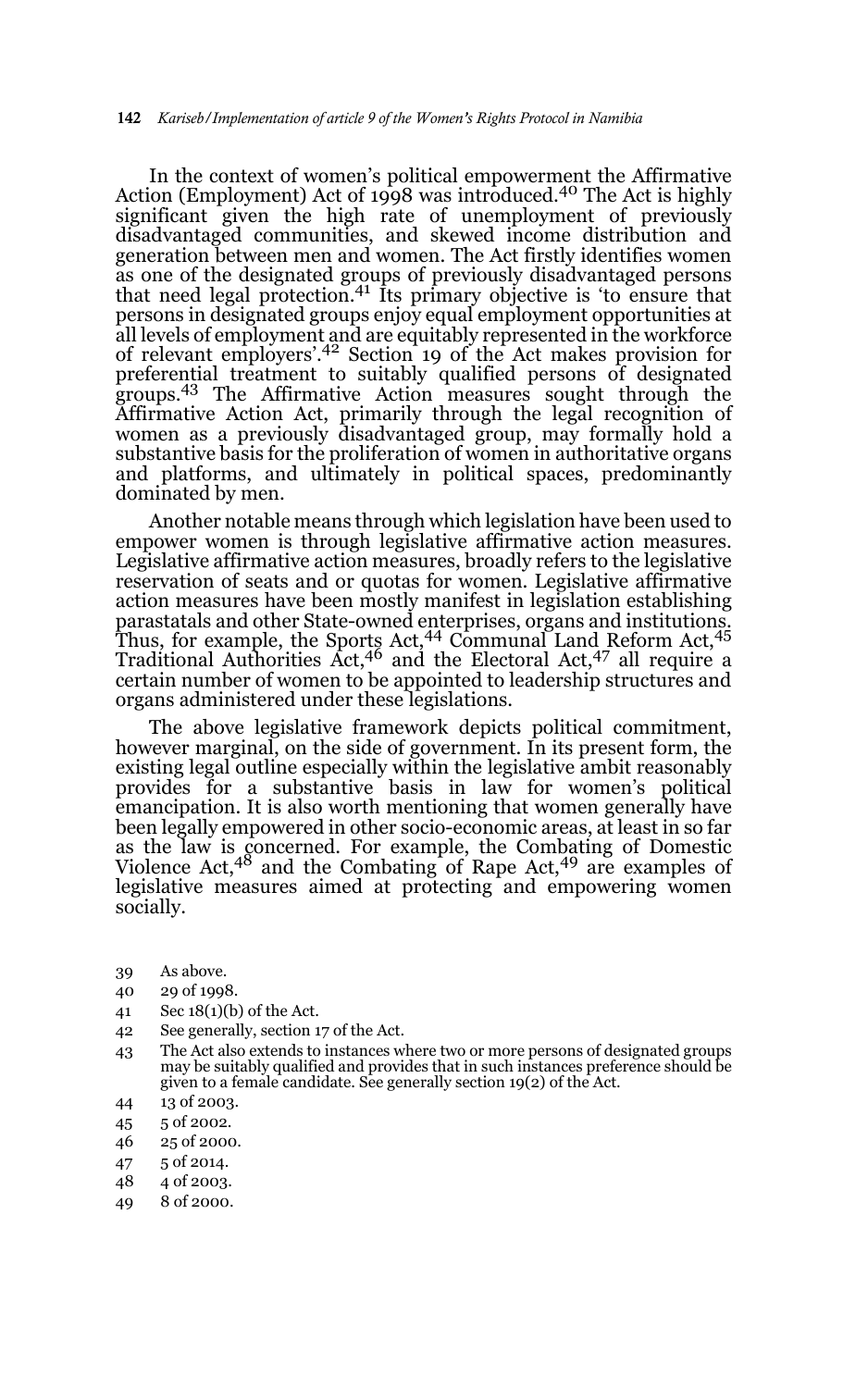# **4 STATUS OF WOMEN IN POLITICAL AND DECISION-MAKING PROCESSES IN NAMIBIA**

### **4.1 Trends and status of women in governance and decision-making structures in Namibia**

Since independence in 1990, Namibia has made strides in elevating women in public life. Largely, the newly inherited State, after a kilometric struggle for nationalism against colonialism (1886-1915) and apartheid (1948-1989), still mirrored a patriarchal, sexist and racially divided society. To begin with, women's representation in the UN led peace negotiations for an independent Namibia, under the auspices of the Constituent Assembly, involved only two women amongst a total of seventy-two representatives. This process undermined the important role of women in transitional and postconflict reconstruction processes. The status quo was maintained in subsequent electoral processes. After the first national elections in 1989, women's parliamentary representation stood at 8,3 per cent, with steady progress made in the 1994, 2000, and 2005 elections.50 During this period, the few women who made it to parliament largely remained invisible and excluded from key positions of State power where their capabilities and skills could be visible to the public. As of 2017 however, the representation of women in parliament stood at 41,7 per cent. This figure indicates a significant increase of women in Parliament. But the question remains whether this significant number of women has been nurtured in key positions of State authority where their strengths and capabilities can be evidential to the public. The combined study by the UN Women and the Inter-Parliamentary Union  $(IPU)$  in 2012,<sup>51</sup> evidences the sexist allocation of ministerial positions in governments; with high prevalence of women in the conventional social, family, and development areas, with the more prestigious and politically armed civil services, such as defence, finance and foreign affairs still carrying a 'masculine imagery'. It is worth noting that in Namibia however, the trend is changing with women having of late been called to key positions of central government, such as prime minister, foreign affairs, finance, and labour ministers respectively. But in the past 28 years of independence, no woman has held a ministerial position in defence, which has been seen as the domain of male figures.

Representation of women in the Upper House of Parliament, loosely called the National Council, also shows great advances. Starting from a mere 3,8 per cent (1 out of 26 members) in 1992, when the

<sup>50</sup> According to the IPPR Democracy Report of 2014, by 1994 women accounted for 12,5%, 25% in 2000, 23,6% in 2005, and 22,2% in 2010.

<sup>51</sup> UN Women and IPU 'Women in politics: 2012' 1 January 2012. According to this study, as of 2012 between 79 and 89% of women around the world hold the position of ministers in social, family and women's issues, whereas only 7% is ministers of defence and veteran affairs.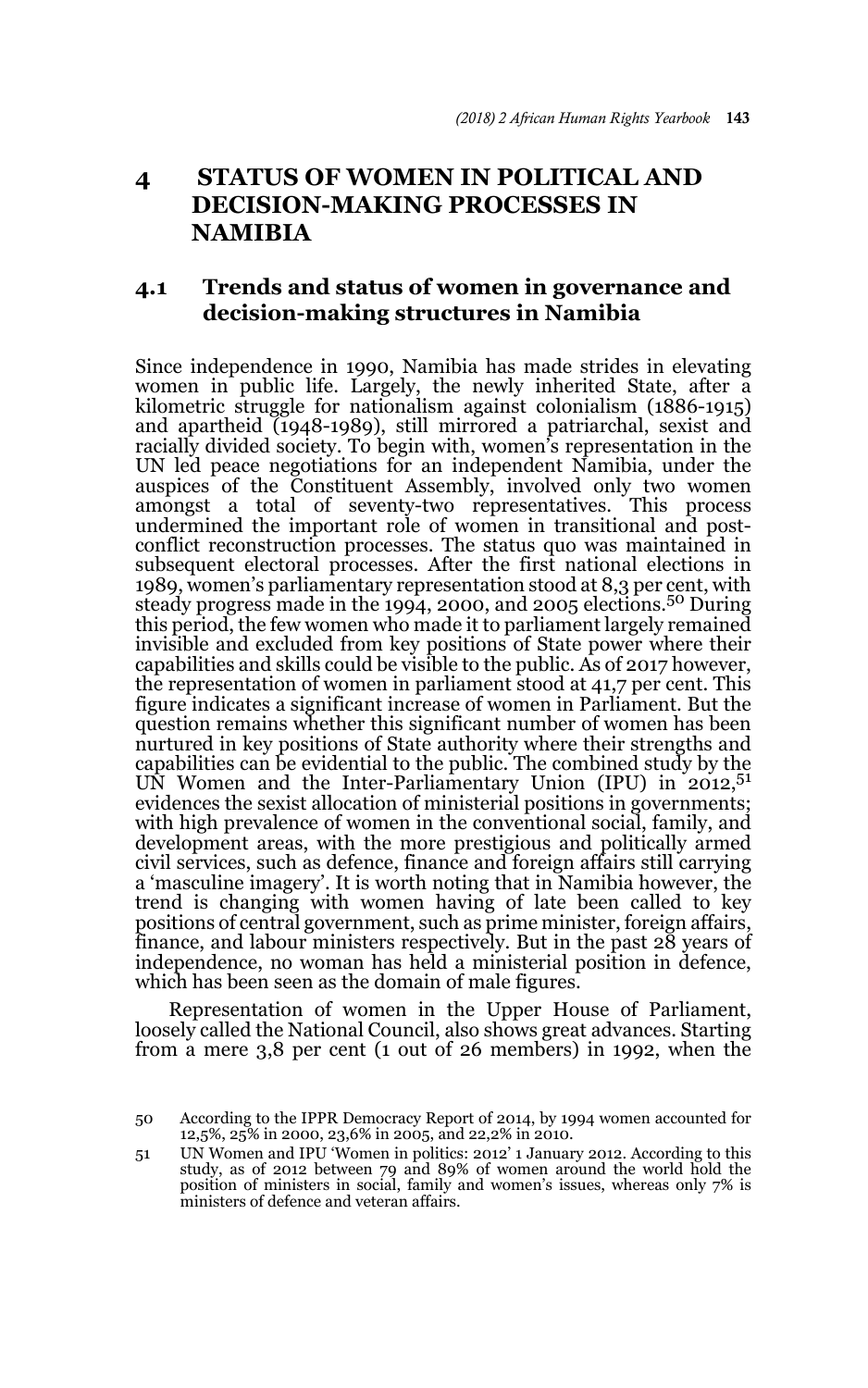National Council was instituted, as of the 2014 national elections a slight improvement has been made with 26,9 per cent (7 out of 26 members) female representation in the house of law review.<sup>52</sup> It is also notable that the current speaker of the National Council is a woman and has been vocal on women's parliamentary inclusion. What the parliamentary statistics reveal is that the country is gradually coming to terms with the role of women in political environments. The post 2005 period reveals a transformation in political leadership that to a considerable extent remained gender sensitive and inclusive in nature. But as Namibia's *Sixth Periodic Report to the African Commission on Human and Peoples' Rights* has shown, women still remain underrepresented in key sectors.53 These include, mining, transport, tourism and hospitality and construction.<sup>54</sup>

Regional governance also depicts a rather bleak picture for women's representation. During the November 2015 Regional Council elections, only 15 per cent of the 284 candidates who participated in these elections were women.55 From these 284 candidates only 16 per cent, comprising of 19 out of the 121 elected were women.

The absence of women within the judicial arm of government is also a major area of concern. Out of the 14 judges of the High Court of Namibia, only four (28,6 per cent) are women.56 No female judge serves on the five permanent seats of the Supreme Court, although foreign female South African judges have occasionally been appointed on a temporary basis. The lower magistrates' courts have a relatively fair distribution of female presiding officers, of the current ratio is 47 males to 46 females.57 The current chief magistrate is also a woman,58 and has been acting in that capacity in the main High Court on a regular basis.

Moreover, only four (9,5 per cent), out of the 42 recognised traditional authorities are headed by women.59 The under representation of women in traditional authorities, as is the case with the judiciary, is concerning given the fact these two organs are crucial in the legal and social integration of women. Traditional authorities are the custodians of indigenous culture, customs, and practices and are

53 Sixth Periodic Report of Republic of Namibia, African Commission on Human and Peoples' Rights (2015) 68 http://www.achpr.org/files/sessions/58th/statereports/6th-2011-2014/namibia\_state\_6th\_periodic\_report.pdf (accessed 20 February 2018).

- 55 N Shejavali "A thorn in the flesh for gender equality: How the gender gap in Namibia's Regional Council elections undermines the country's otherwise impressive gender equity gains at other levels of governance" in Institute for Public Policy Research Election Watch Briefing Paper 2 (2015) 1 http:// ippr.org.na/wp-content/uploads/2016/02/Briefing\_Gender\_Equality\_web.pdf (accessed 3 March 2018).
- 56 LAC Namibia (n 52) 31.
- 57 As above.
- 58 As above.
- 59 As above.

<sup>52</sup> LAC Namibia 'National gender analysis' July 2017 31 https://eeas.europa.eu/ sites/eeas/files/namibia\_gender\_analysis\_2017.pdf (accessed 8 April 2018).

<sup>54</sup> As above.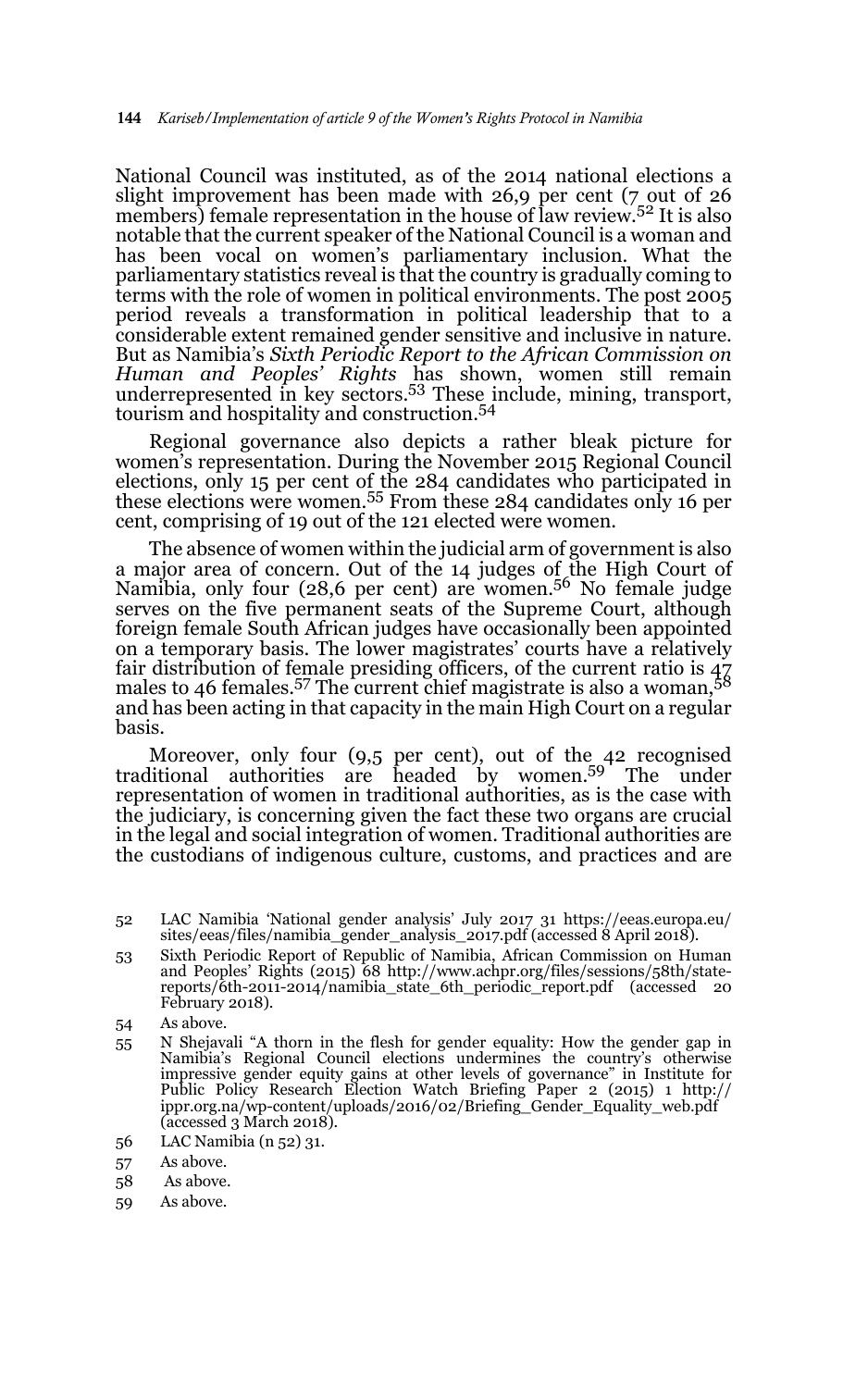typically the first mechanisms of redress for women and girls in rural areas. Although the Traditional Authorities Act of 2000 obligates traditional establish-ments in discharging their functions to promote affirmative action amongst the members of that traditional community, very little has been done to promote women in the chieftaincy and in<br>senior and local traditional leadership levels.<sup>60</sup> Whilst the inclusion of women within traditional authorities is not a given, based on the fact that these structures are predominantly patriarchal, law reform can be a pivotal apparatus in deconstructing this patriarchy. The argument is not that law should be used to distort the character, existence and operation of traditional authorities. The argument is rather premised in the fact that the inclusion of women within traditional communities would not only be a necessary step in dismantling patriarchy but will also accord women a 'voice' and meaningful space within traditional settings, which for far too long have been viewed as the sphere of men.

The advances made in women's representation too have seeped into some key public sector bodies. Of the twelve-member Board for Legal Education for instance, currently women hold 50 per cent of the Board's seats. This is despite the fact that there are no reservations made in terms of affirmative action measures for women to serve on the Board in its enabling legislation. The Board for Legal Education is constituted in terms of section 8 of the Legal Practitioners Act 15 of 1995 (as amended) and is primarily mandated 'to investigate and advise upon any legal education pertaining to the legal profession and any<br>related matters'.<sup>61</sup> The inclusion of a considerable number of women on the board is remarkable given the historical disparities in race and<br>gender that clouded the legal profession.<sup>62</sup> As rightly noted by practitioners Clive Kavendjii and Nico Horn, 'the apartheid policies of the South African government, the financial disadvantages of the black communities as a result of those policies, and the total absence of training facilities for aspiring black lawyers kept the profession almost exclusively white'.<sup>63</sup>

The filtration of more women in public sector decision-making bodies is also visible in the Public Service Commission, the Law Reform and Development Commission of Namibia (LRDC), and the Electoral Commission of Namibia (ECN). The Electoral Commission of Namibia, whose mandate is derived from both article 94B of the Namibian Constitution (as amended) and the Electoral Act of  $2014,^{64}$  currently

<sup>60</sup> See for example sec 3(1)(g) of the Traditional Authorities Act of 2000.

<sup>61</sup> See generally, sec 11(f) of the Legal Practitioners Act 15 of 1995.

<sup>62</sup> For example, historically the Namibian Bar was comprised predominantly of white Namibians, thereby ameliorating the effects of the apartheid system on previously disadvantaged lawyers in the legal profession. By the time the Legal Practitioners Act was passed on 25 September 1995, the Namibian Bar comprised 21 members, with only two black members. This has since changed however, and as of 2014 there are 40 members, 11 of whom are black.

<sup>63</sup> C Kavendjii & N Horn 'The independence of the legal profession in Namibia' in N Horn & A Bösl (eds) *The independence of the judiciary in Namibia* (2008) 291- 309.

<sup>64</sup> See generally, art 94B of the Namibian Constitution and sec 4 of the Electoral Act 5 of 2014 for the mandate of the Electoral Commission.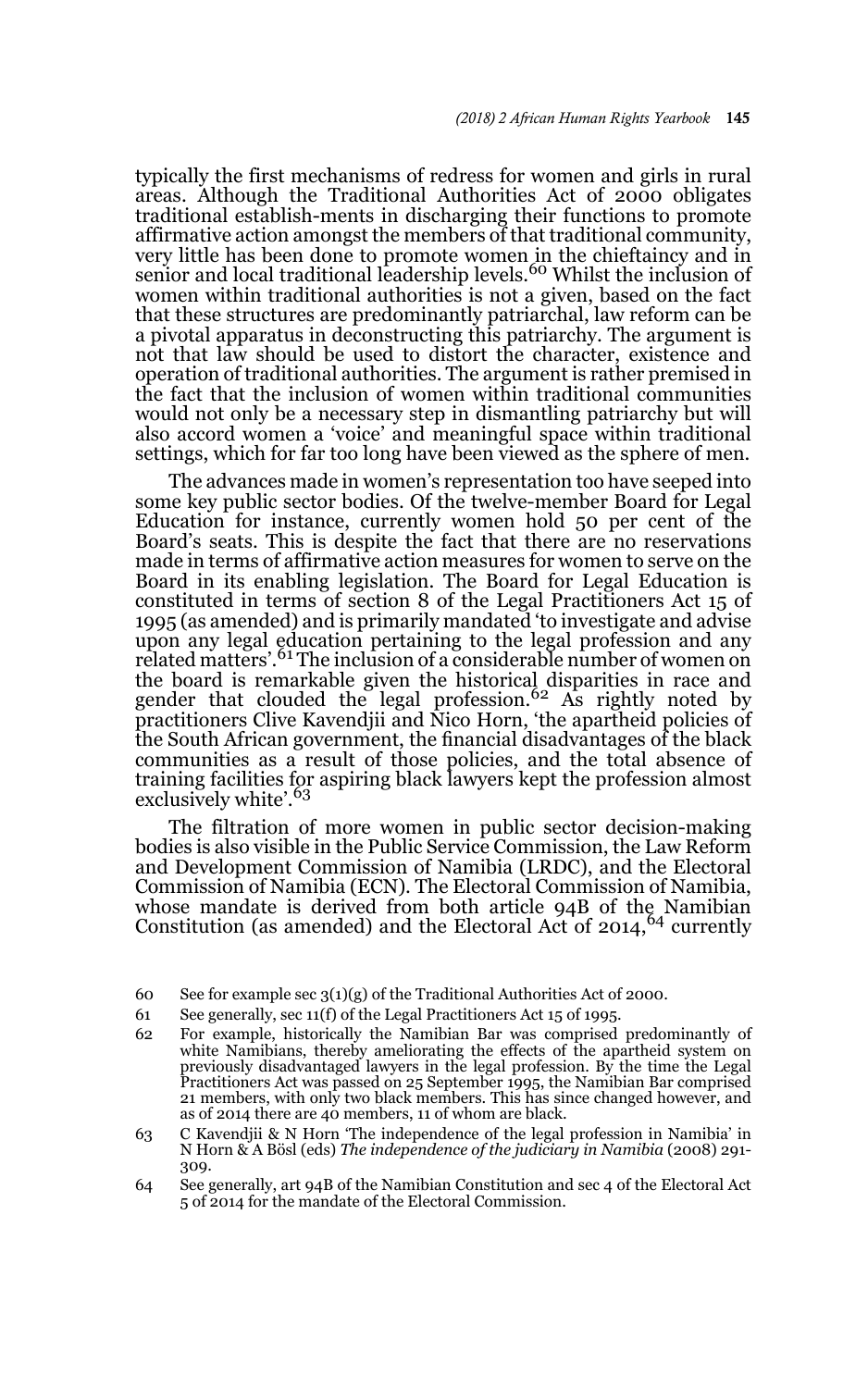consists of five Commissioners, of which two are female, including its chairperson. It seems as if the two current seats held by the female candidates on the ECN board is a fulfilment of the provisions of section 6(2) of the Electoral Act, which provides that 'at least two members of the Commission must be women'. In a similar fashion, the composition of the LRDC displays an even representation of women. Of the eight Commissioners holding seats, four, including the current chairperson, are female.

## **4.2 Political determinants for the increased women's political participation in Namibia**

Given the advances made in integrating women within political spaces in Namibia, as discussed above, the question remains as to what are the factors that have given rise to this progressive increase of women in these spaces. Put differently, what are the social, legal and political determinants, if any, that has led to the drastic, yet gradual increase of women in political spaces in Namibia? In response to this question, I argue that there are two main determinants that have contributed to the advancement of women within political and decision-making processes and organs in Namibia. The first proposition is that there has been a shift in the political thought of the ruling party SWAPO (and as a consequence in central government) on the role of women in society generally but more specially in political spaces. To give meaning to this revived gender consciousness temporary special measures through gender quotas aided the proliferation of women in government and other key decision-making processes. The second determinant is premised on political will and commitment from the political establishment, predominantly from the ruling SWAPO party government. In what follows below, a brief elaboration is made of these two factors.

#### **4.2.1 Temporary special measures/gender quotas and increased 'gender consciousness' as a determinant for women's political advancement**

The introduction of gender quotas contributed immensely to the incremental increase of women in political spaces in Namibia. Although there are no formal temporary special measures provided in the Namibia Constitution, the ruling SWAPO government voluntarily introduced a 50/50 gender representation quota system at party level as a means to ensure equal gender representation in national government. Since the introduction of these affirmative action measures, female parliamentary representation has increased drastically in both the Lower and Upper Houses of Parliament. In compliance with article 23(3) of the Namibian constitution (read together with article 95(a)), various gender quotas for women have been introduced in public entities, further cementing women's representation in public decision-making organs and processes.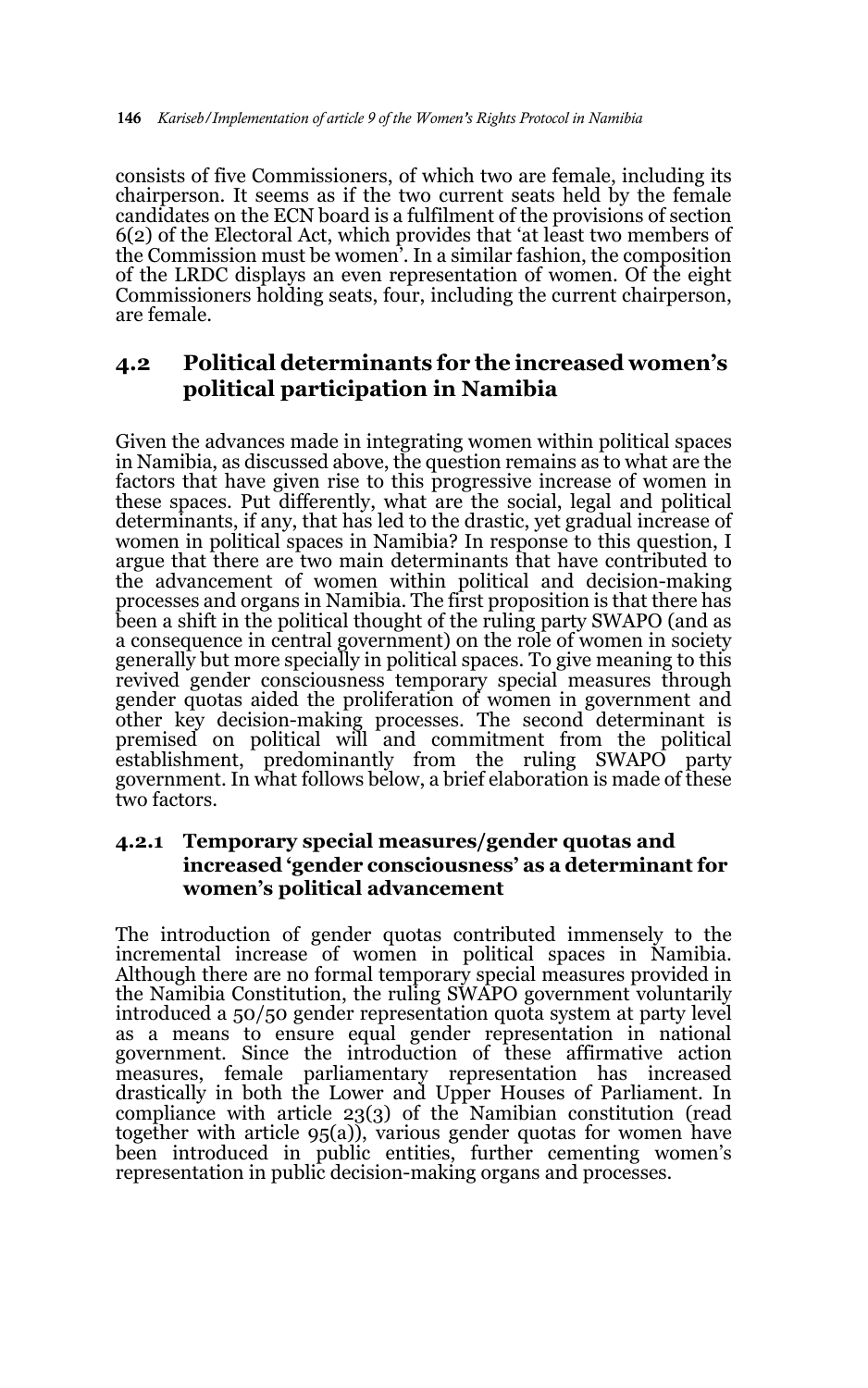What has stirred sudden interest within SWAPO to undertake gender quotas remains a mystery. In fact, there has not been a robust discussion within the party on this major decision. However, with the increased abuse of and violence against women, the ruling party openly became sympathetic to the subordination of women generally.

#### **4.2.2 Political will and commitment from the political establishment**

As of early 2000 onwards, a good number of brutal killings of women and girls was brought to light by the media. Women began to speak openly about their suppression in their domestic life and society started to react positively to address violence against women and their subordination more generally. As a means to address this, women's political empowerment became an essential part of policy – especially for the political elite in the ruling party - to address the challenges facing women in the country. For example, in 2013, the abuse of women became such a concern to central government that the then State President, Hifikepunye Pohamba called for a 'national day of prayer'.<sup>65</sup> In a sense, society and State became conscious of the state of women in both private and public life. It is therefore not surprising, that after a 'pervasive period' of brutal gender-based violence, the Pohamba ledgovernment took a firm decision to reform its National Gender Policy of 1997 and started mobilizing women in political positions of authority.

The political transition from the Nujoma to Pohamba admistration in early 2015 came with major gender reforms. Pohamba, a generally soft-spoken SWAPO cadre carried with him a long track record of gender sensitivity. His commitment to gender equality became more visible when he joined the political leadership of the ruling party in 1997 as its Secretary-General where he had been repetitively calling for more women in party and state leadership. The formal signs of this political commitment occurred in early 2013, when he became party president, and called for an extra-ordinary congress to make provision for equal gender representation in all party organs and structures. The basis for this extra-ordinary Congress was resolution 2 read together with resolution 11, which dealt with gender equality in party structures and<br>women empowerment respectively.<sup>66</sup> This formal affirmative action position of the ruling party, who over the years have amplified its hold of central government, has positively translated on state level as shown in the previous section of this article

The attribution of violence as a determinant that has led to the proliferation of women in political spaces in Namibia is not an unfounded suggestion. In fact, it is in countries where the experiences

<sup>65</sup> The president declared 6 March 2014 as the national day of prayer against gender based violence https://www.newera.com.na/2014/03/06/national-prayer-day/ (accessed 1 February 2018).

<sup>66</sup> These two resolutions date back to the third SWAPO Party congress, held from <sup>21</sup> to 26 August 2002. As of 2015, SWAPO has settled on a policy of 50/50 representation in its party structures and organs.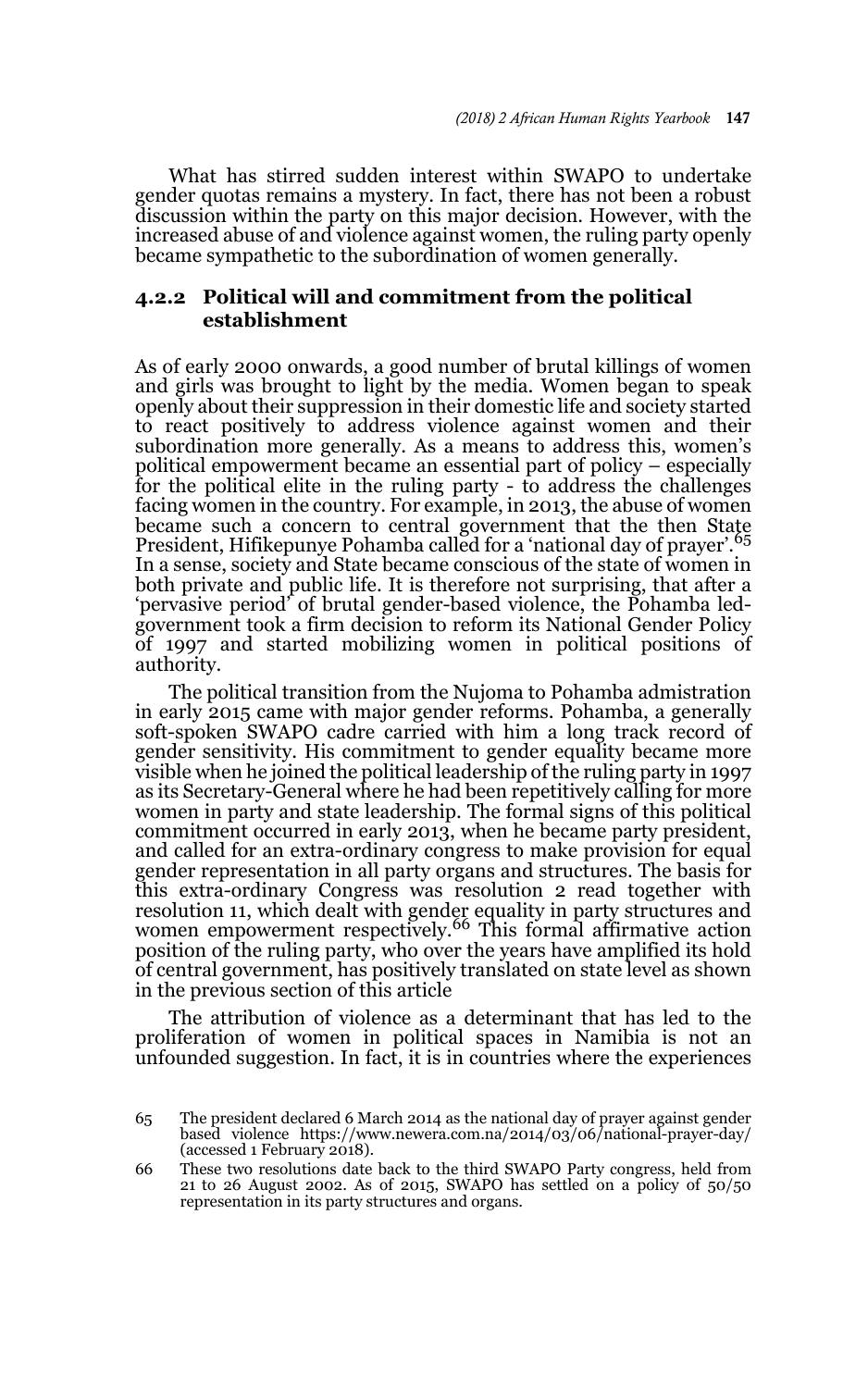of violence and discrimination have been prominent that women are faring better in political and governances spaces. Rwanda, Africa's exemplar concerning women's political participation, is a comparative case in point.<sup>67</sup> Having experienced discrimination first hand and its effects during the 1994 genocide, Rwanda's post-reconstruction process has placed strong emphasis on gender parity, especially in political and governance processes. Swanee Hunt, in her article on the reconstruction process in Rwanda, documents how the experiences of violence, particularly genocide, and racial discrimination had an impact on the gender advances made in Rwanda to date.<sup>68</sup> She argues that the hardships young widows faced, having to raise many of today's political leaders as single mothers, left impressions that influenced perceptions about the role of women in the Rwandan society in a positive manner.<sup>69</sup> As one commentator and former expatriate, John Mutamba once observed, 'as men who grew up in exile, we know the experience of discrimination. Gender is now part of our political thinking'.70 As a result, Rwandan society, through strong political will and support has been open to the idea of integrating women in all (political) spheres of society. Like Rwanda, the atrocities of the past, particularly the violence against women contributed immensely to 'political thought' and the ways in which society deemed women. This in turn contributed to a shift in the political thinking and structures of the ruling party which began to emphasis the political integration of women in party and government structures and processes.

## **5 CHALLENGES AND OPPORTUNITIES FOR WOMEN'S EMANCIPATION IN POLITICAL SPACES IN NAMIBIA**

Unsurprisingly, the central challenge women in Namibia face, in penetrating political avenues can be largely attributed to processes of (gendered) socialisation, especially the artificial dichotomy made between private and public life. In many conventional African settings, including Namibia, participation in governance structures and processes is viewed as a public activity, more commonly reserved for men; whilst domestic affairs, such as the maintenance of the household, agrarian activity, and child rearing, are regarded quintessentially within the private domain; the terrain of the female sex. The CEDAW Committee in General Recommendation 23: Political and Public Life aptly captures this point:<sup>71</sup>

Public and private spheres of human activity have always been considered distinct, and have been regulated accordingly. Invariably, women have been assigned to the

69 Hunt (n 68) 152.

71 CEDAW (n 15 above) para 8 (accessed 7 March 2018).

<sup>67</sup> According to the IPU women account for 64% of seats in the legislative arm of government.

<sup>68</sup> S Hunt 'The rise of Rwanda's women: rebuilding and reuniting a nation' (2014) 93 *Foreign Affairs* 150-156.

<sup>70</sup> As above.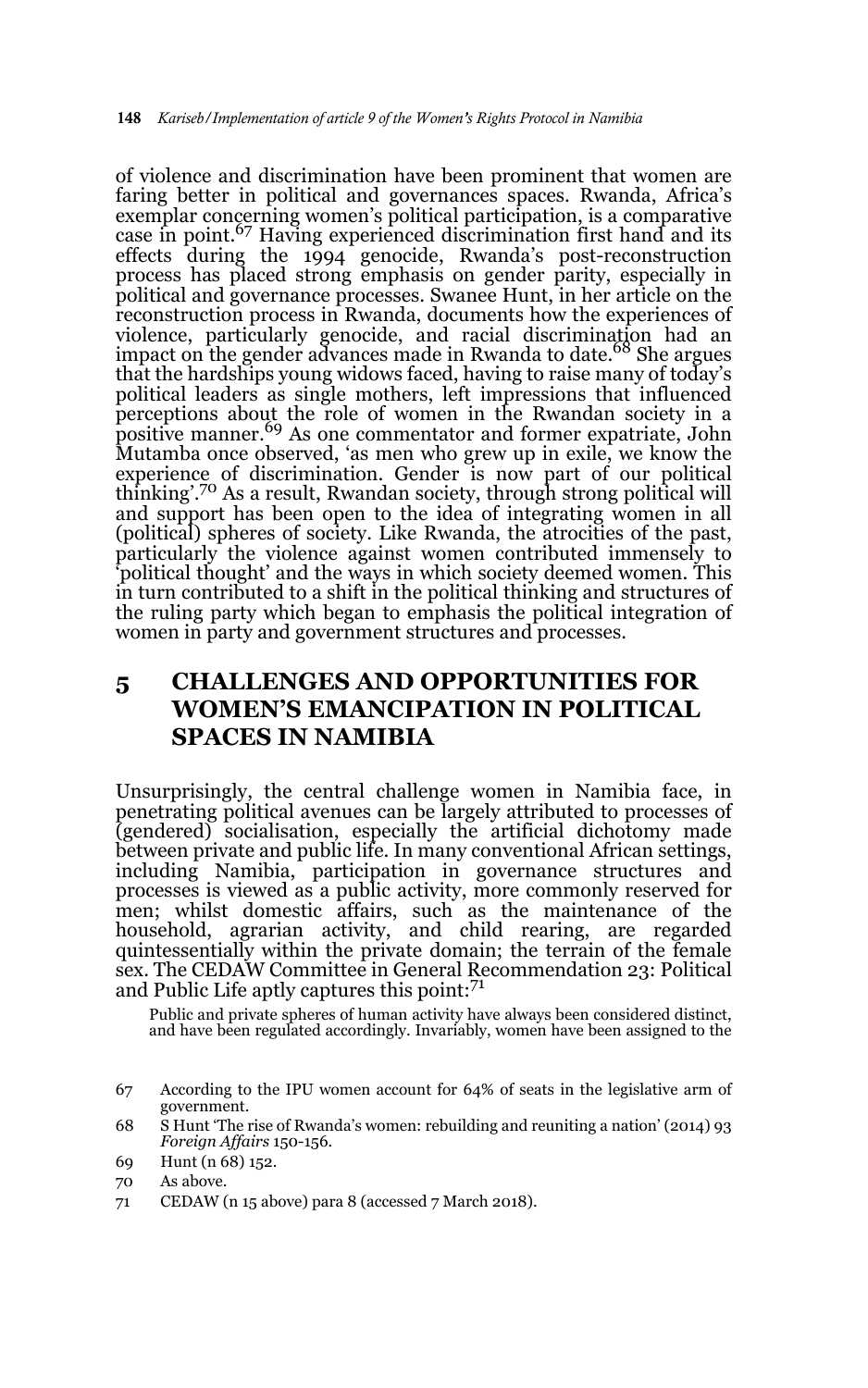private or domestic sphere, associated with reproduction and the raising of children, and in all societies these activities have been treated as inferior. By contrast, public life, which is respected and honoured, extends to a broad range of activity outside the private and domestic sphere. Men historically have both dominated public life and exercised the power to confine and subordinate women within the private sphere.

Although in principle the public-private dichotomy is meant to draw a distinction between the basic features of private and public spaces and the interaction between the two systems, in practice this distinction displays a gender dimension that disproportionately divides state power. As rightly observed by Sullivan, 'the demarcation of public and private life within society is an inherently political process that both reflects and reinforces power relations, especially the power relations of<br>gender, race, and class.'<sup>72</sup>

Generations of feminists have time and again underscored the gendered nature of this private/public divide.73 Sullivan, for example argued, that 'economic, social and political power adheres in the public realm, to which women have limited access and over which they have limited control.'74 Put on a balance of scale, the public (the perceived domain of men) outweighs the private (the perceived domain of women), because of the centralisation of state power relations within the former realm. In turn the state becomes masculine, and that masculinity permeates its structures, organs, and processes, including the letter law. The private/public socialisation and engendering of society not only has left women, isolated from authoritative processes of governance, but has also resulted in the use and abuse of the power that the 'public realm' enjoys to suppress and control the already terse economic, political, and social powers, if any, of the 'private realm.' Charlesworth aptly apprehends this point in her observation, that 'the assignment of women to the domestic sphere entrenches their inequality with men, for women are regarded as dependent on men for subsistence. Moreover the privacy of domestic life makes women's concerns invisible and ensures the preservation of the status quo.<sup>75</sup>

In view of the stereotypical and disproportionate tendencies of the private/public dichotomy, one study has concluded that what is needed is a 're-conceptualisation of the public/private divide in a manner that incorporates the experiences of women',76 but even such a reconceptualisation project may reinforce the inequalities brought about by the private/public divide, and further marginalise women's already

<sup>72</sup> D Dullivan 'The public/private distinction in international human rights law' in J Peters & A Wolper (eds) *Women's rights, human rights: International feminist perspectives* (1995) 128.

<sup>73</sup> See for example, H Charlesworth, C Chinkin and S Wright 'Feminist approaches to international law' (1991) 85 *American Journal of International Law* 615; C Romany 'State responsibility goes private: A feminist critique of the public/ private distinction in international human rights law' in R Cook (ed) *Human rights of women: national and international perspectives (*1994).

<sup>74</sup> Dullivan (n 72) 128.

<sup>75</sup> H Charlesworth 'The public/private distinction and the right to development in international law' (1992) 12 *Australian Yearbook of International Law* 2.

<sup>76</sup> I Radačič 'Human rights of women and the public/private divide in international human rights law' (2007) 3 *Croatian Yearbook of European Law and Policy* 467.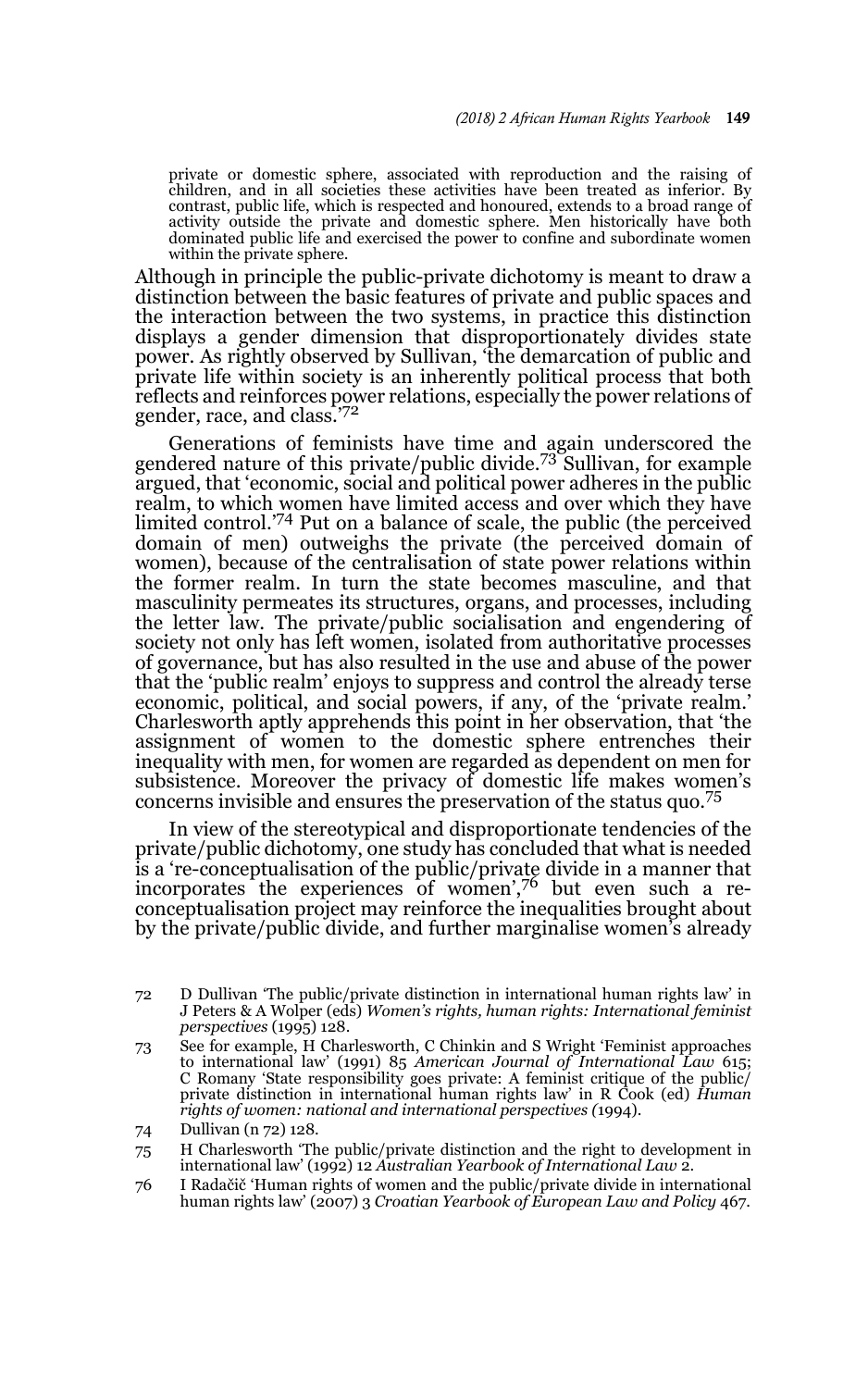limited place in public space. What is needed is a total deconstruction of private/public socialization right from the outset.

Secondly, like the public/private socialisation, cultural socialisation too has affected women's perception of and inclusion in political structures in Namibia. As Rao observed:

…[t]he notion of culture favoured by international actors must be unmasked for what it is: a falsely rigid, ahistorical, selectively chosen set of self-justificatory texts and practices whose patent partiality raises the question of exactly whose interests are being served and who comes out on top. We need to problematize all of culture, not just the perceived 'bad' aspects. When we limit our inquiry to egregious violations, we limit our capacity to ameliorate human pain to just that one instance of a 'bad cultural practice.' Without questioning the political uses of culture, without placing the very notion of culture in historical context and investigating the status of the interpreter, we cannot fully understand the ease with which women become instrumentalised in larger battles of political, economic, military, and discursive competition in the international arena.<sup>77</sup>

The suppression of women in political processes, manually often at the whim of elitist men and structurally by established state processes, has much to do with the social development of persons and their integration and reaction towards this moral development. Thus when women, or, even some men view themselves as less credible for political spaces, their socialisation embedded in their moral development is central to that line of reasoning. The study of moral development is certainly nothing new, and has, for some time, been a focus study in human psychology.78 Different psychological schools tend to explain the social influences of human reasoning. One such theory that has caught the attention of socio-legal academics and anthropologists is the social learning theory. Viewed from the social learning theory, behaviour is acquired by direct learning, modelling and imitation, and is maintained by positive reinforcement.

Another major challenge that has hampered women from penetrating political spaces in Namibia is the fact that historically women have not enjoyed the same level of autonomy that men enjoy. In practice, especially in remote and rural Namibia, including peri-urban areas, a women's worth is measured largely in relation to the man to whom she is associated.<sup>79</sup> This position was deeply entrenched in both customary and common law. For example, until the promulgation of the Married Persons Equality Act in 1996, men legally, on the basis of their sex, acquired marital power and control over the person and property of their wives. Although the positivist common law position

79 J Mertus 'State discriminatory family law and customary abuses' in J Peters & A Wolper (eds) *Women's rights, human rights: International feminist perspectives* (1995) 137. See also H Charlesworth 'What are "women's human rights"' in Cook (n 73) 69.

<sup>77</sup> A Rao 'The politics of gender and culture in International human rights discourse' in In J Peters & A Wolper (eds) *Women's rights, human rights: International feminist perspectives* (1995) 174.

<sup>78</sup> See generally, JR Rest *Moral development: Advances in research and theory* (1986) 1; J Piaget *The moral judgement of the child* (1950) 1; FN Kerlinger *Foundations of behavioral research* (1986) 1; L Kohlberg & R Kramer 'Continuities and discontinuities in childhood and adult moral development' (1969) 12 *Human Development* 93-120; L Kohlberg 'Stages and aging in moral development some speculations' (1973) 13 *The Gerontologist* 497-502.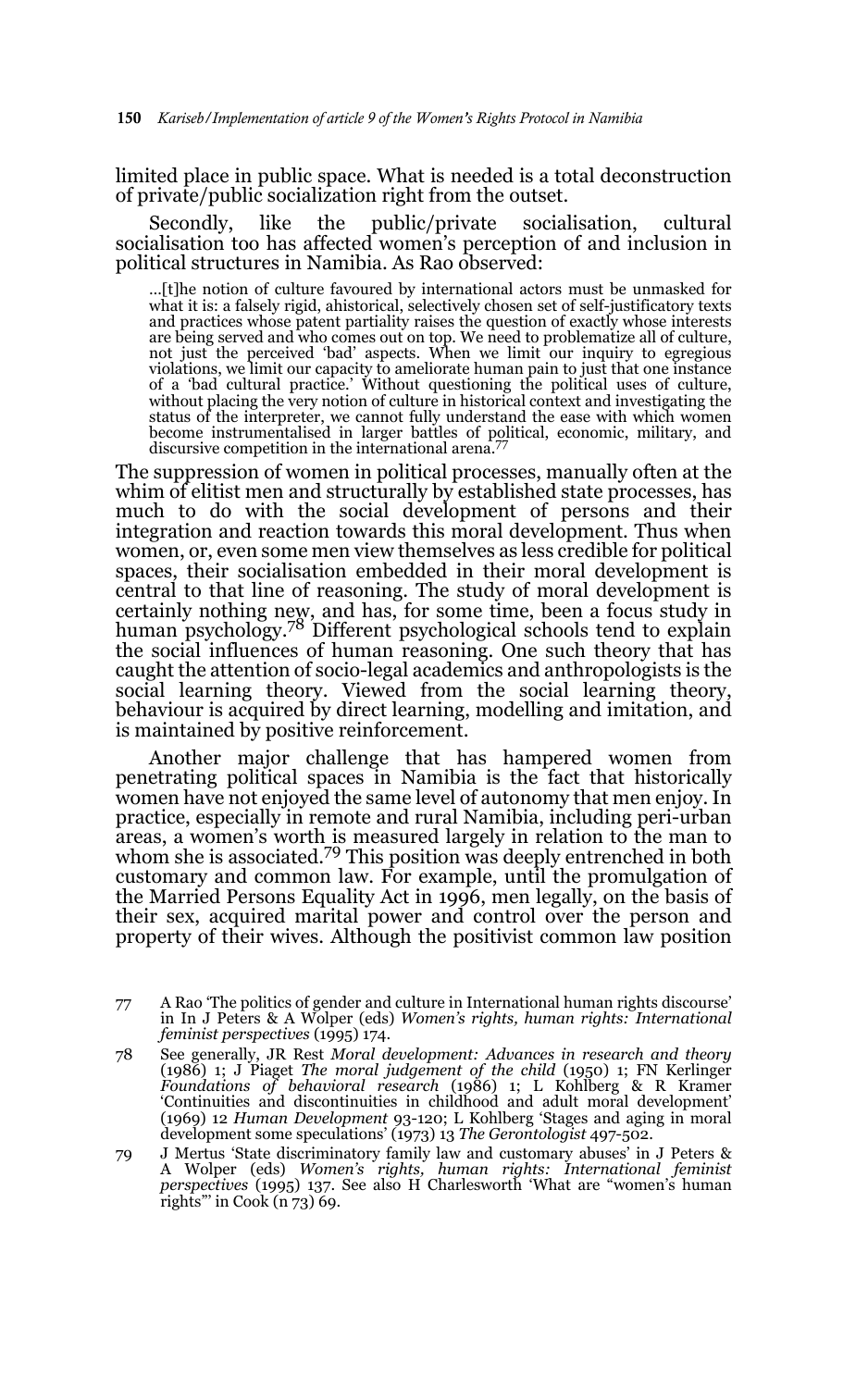has changed, under customary social rooting, many women still do not enjoy autonomy. This remains a global trend in both the North and South. Women are regarded as dependent on men for subsistence. The recent failures of two and success of one prominent political figures makes out an illustrious example of the semi-autonomous perceptions in which many women are viewed: The repetitive reference to the failures of then American President Bill Clinton by presidential hopeful Donald J. Trump, whilst countering the arguments of his rival, Senator Hillary Clinton, demonstrates how women, even the very elite like Clinton, are labelled and suppressed on the basis of their male counterparts. It is almost as if Hillary Clinton's campaign for presidency was evaluated against the successes and failures of her husband. A similar trend also occurred in the presidential bid of former AU Chairperson, Dr Nkososana Dlamini-Zuma in South Africa's ruling ANC elective congress in December 2017. Dlamini-Zuma's loss to political rival, Cyril Ramaphosa, was largely attributed to her association of the then president, Jacob Zuma who had been in disfavour with his ruling ANC party and general public. Dlamini-Zuma had been previously married to Jacob Zuma. In Namibia, the ascent of Netumbo Nandi-Ndaitwah to the vice presidency of SWAPO, the ruling party in Namibia, was viewed by many as dependent on the support of her male counterpart, the incumbent president Hage Geingob, despite her established political career spanning over three decades. The experiences of these three women, illustrates the stereotypes politically ambitious women encounter, and the subordination they undergo, which their male counterparts barely encounter.

The disproportionate impacts of high prevalence of unemployment and extreme poverty in Namibia, as in various parts of Africa, on women also impedes their potential to fully explore political avenues. This reality is aptly articulated in the recently concluded Strategic<br>Framework of the Commission of the AU:<sup>80</sup>

[T]he existence of widespread gender inequalities between men and women has manifested itself in the disproportionate burden African women bear of the poverty, illiteracy and disease. While they constitute more than half of Africa's population (52 per cent), they face challenges in accessing equal opportunities and rights, and are severely underrepresented in decision-making positions while at the same time their welfare is grossly undermined by cultural and traditional practices.

Running for political office requires economic resources, or at the very least collateral and other forms of financial security, which many women (compared to men) do not have. This is more likely the case because, as recently concluded in the (Revised) National Gender Policy (2010-2020), 'poverty is most pronounced among the 44 per cent of female-headed households in rural areas'.<sup>81</sup> According to the same

<sup>80</sup> African Union Commission 'Strategic plan 2014-2017' (2013) para 196 https:// au.int/sites/default/files/pages/32028-file-the\_au\_commission\_strategic\_plan \_2014-2017.pdf (accessed 24 March 2018).

<sup>81</sup> Ministry of Gender Equality and Child Welfare *National gender policy of Namibia* (2010) 12 http://www.africanchildforum.org/clr/policy%20per%20 country/namibia/namibia\_gender\_2010-2020\_en.pdf (accessed 9 March 2018).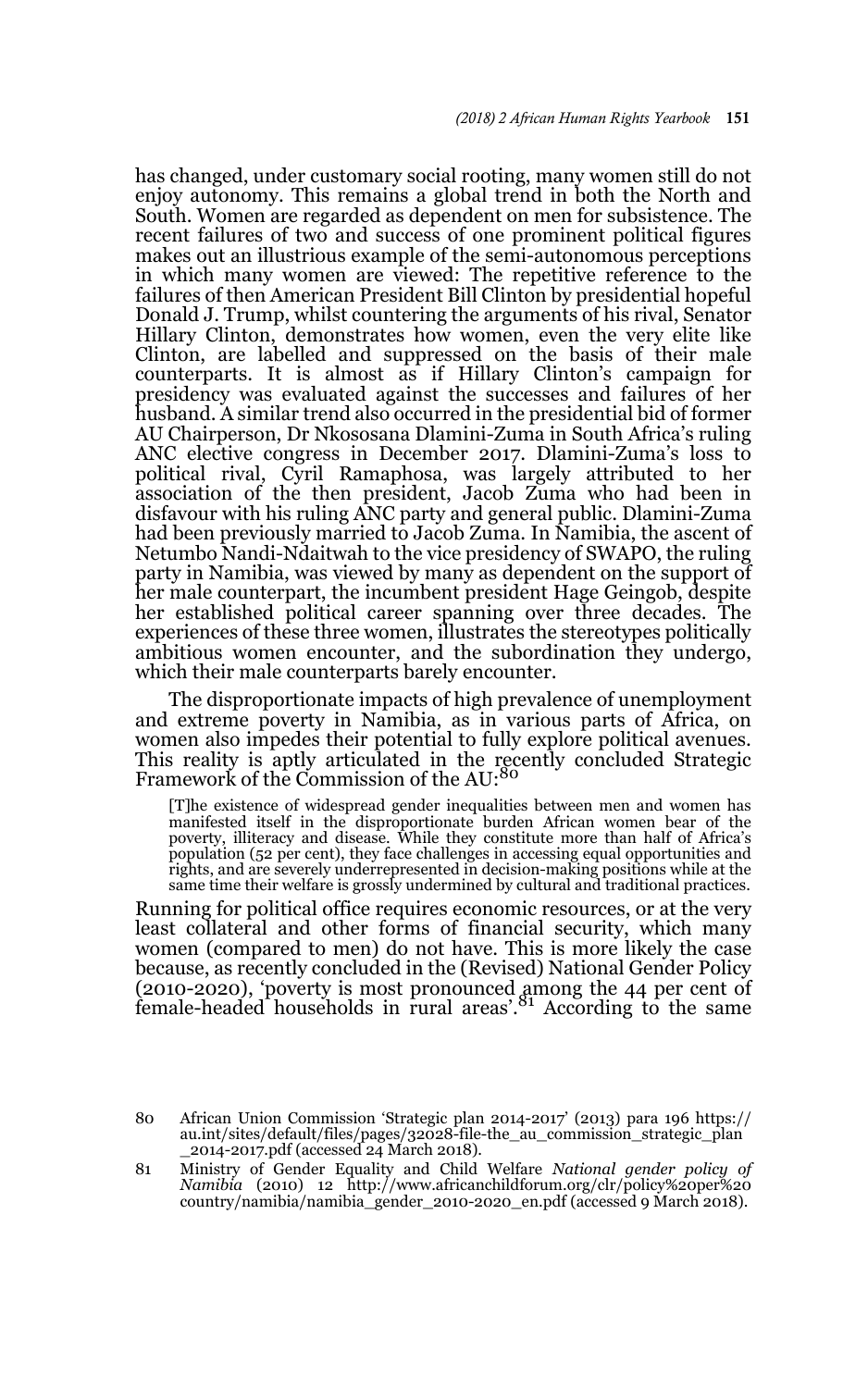policy document about 52 per cent of the population in rural areas are female;<sup>82</sup> away from the mainstream political processes and spaces in urban and peri-urban Namibia. Even the very limited few who have financial resources to penetrate political avenues often find political spaces and positions of influence relatively intimidating and genderinsensitive.

Given the above outlined challenges, there is room for improvement and opportunities. These opportunities will have to begin with electoral reform at political party level because of the centrality of party politics in the electoral cycle. Clearly, as evidenced from the affirmative action measures taken by SWAPO in Namibia, temporary special measures are a feasible consideration for women's emancipation and should thus be integrated by all political parties. In fact, reforms within the Electoral Act should require political parties to include temporary special measures in favour of women at party level. Parties can also provide special funds to ease the financial burden associated with running for political office for women, who in any event are more economically strained than men as discussed above.

Another opportunity that can be explored is through law reform aimed at making political life more family-friendly. Women in Namibia, as in most parts of the world, still bear a greater part of family relations whilst at the same time exploring opportunities in the public realm. Women in Namibia who find themselves in political spaces experience difficulties in finding ground between work and other duties. There may therefore be a need to amend the Electoral Act of 2014 and Labour Act of 2007 or, alternatively, the parliamentary rules and procedures, to reflect the experiences of women in electoral, political and parliamentary process by reducing the hours of labour required of female parliamentarians and for their participation even during their possible physical absence in political structures even during maternity periods, by providing for say alternative voting or participation procedures, as the case may be.

## **6 CONCLUSION**

The domestic implementation of article 9 of the Women's Rights Protocol has come a long way in the legal framework of Namibia. As shown in the paper, the domestication of article 9 of the Women's Rights Protocol within the Namibian legal framework is a hybrid exercise; somewhat canvassed indirectly within the constitution and more fragmentally within various legislative instruments relating to public entities. As far as its implementation is concerned the voluntary gender quotas introduced by the ruling party and further political commitment from central government contributed immensely to the incremental increase in women's representation in political processes and decision-making organs such as parliament.